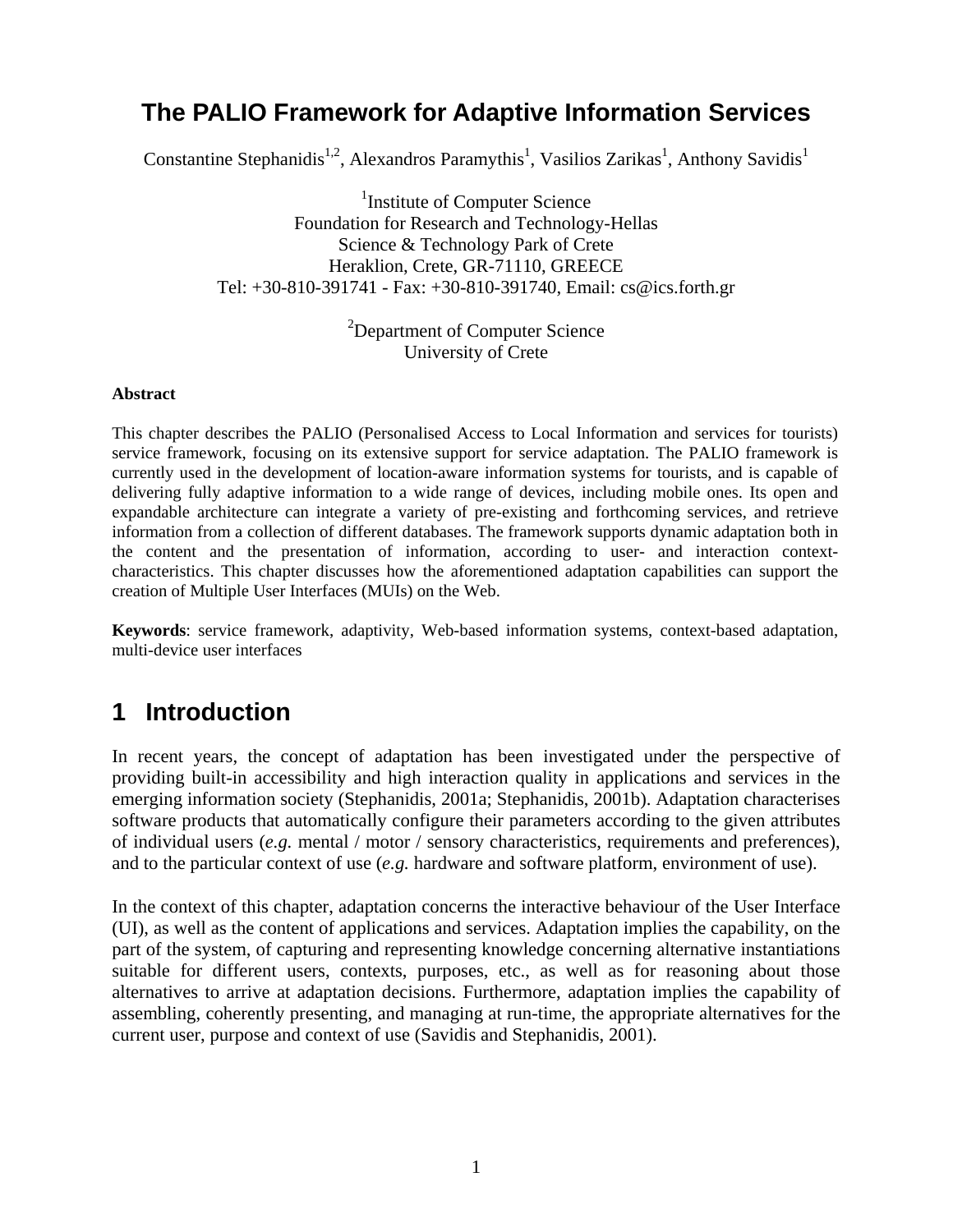The PALIO project<sup>[1](#page-1-0)</sup> addresses the issue of universal access to community-wide services, based on content and UI adaptation beyond desktop access. The main challenge of the PALIO project is the creation of an open system for the unconstrained access and retrieval of information (*i.e.* not limited by space, time, access technology, etc.). Under this scenario, mobile communication systems play an essential role, because they enable access to services from anywhere and at anytime. One important aspect of the PALIO system is the support for a wide range of communication technologies (mobile or wired) to facilitate access to services.

The PALIO project is mainly based on the results of three research projects that have preceded it: TIDE-ACCESS, ACTS-AVANTI, and ESPRIT-HIPS. In all of these projects, a primary research target has been the support for alternative incarnations of the interactive part of applications and services, according to user- and usage context- characteristics. As such, these projects are directly related to the concept of Multiple User Interfaces (MUIs), and have addressed several related aspects from both a methodological and an implementation point of view.

The ACCESS project<sup>[2](#page-1-1)</sup> developed new technological solutions for supporting the concept of *User Interfaces for all* (*i.e.* universal accessibility of computer-based applications). It facilitated the development of UIs adaptable to individual user abilities, skills, requirements, and preferences. The project addressed the need for innovation in this field and proposed a new development methodology called Unified User Interface development. The project also proposed a set of tools enabling designers to deal with problems encountered while attempting to access technology in a consistent, systematic and unified manner (Stephanidis, 2001c, Savidis and Stephanidis, 2001).

The AVANTI project<sup>[3](#page-1-2)</sup> addressed the interaction requirements of disabled individuals who were using Web-based multimedia applications and services. One of the main objectives of the work undertaken was the design and development of a UI that would provide equitable access and quality in use to all potential end users, including disabled and elderly people. This was achieved by employing adaptability and adaptivity techniques at both the content and the UI levels. A unique characteristic of the AVANTI project was that it addressed adaptation both at the clientside UI, through a dedicated, adaptive Web browser, and at the server side, through presentation and content adaptation (Stephanidis et al., 2001; Fink, Kobsa and Nill, 1998).

The HIPS project<sup>[4](#page-1-3)</sup> was aimed at developing new interaction paradigms for navigating physical spaces. The objective of the project was to enrich a user's experience of a city by overlapping the

<sup>&</sup>lt;sup>1</sup> Personalised Access to Local Information and services for tOurists (see Acknowledgments section).<br><sup>2</sup> TIDE TR1001 ACCESS "Davelopment pletform for unified ACCESS to enghling environments"

<span id="page-1-1"></span><span id="page-1-0"></span><sup>&</sup>lt;sup>2</sup> TIDE TP1001 - ACCESS "Development platform for unified ACCESS to enabling environments", funded by the European Commission (1994-1996). The partners of the ACCESS consortium are: CNR-IROE (Italy) - Prime Contractor; FORTH-ICS (Greece); University of Hertforshire (UK); University of Athens (Greece); NAWH (Finland); VTT (Finland); Hereward College (UK); RNIB (UK); Seleco (Italy); MA Systems & Control (UK); PIKOMED (Finland).

<span id="page-1-2"></span> $3$  ACTS - AC042 AVANTI "Adaptable and Adaptive Interaction in Multimedia Telecommunications Applications", funded by the European Commission (1995-1998). The partners of the ACTS-AVANTI consortium are: ALCATEL Italia, Siette division (Italy) - Prime Contractor; CNR-IROE (Italy); FORTH-ICS (Greece); GMD (Germany), VTT (Finland); University of Sienna (Italy), TECO Systems (Italy); STUDIO ADR (Italy); MA Systems and Control (UK).

<span id="page-1-3"></span><sup>&</sup>lt;sup>4</sup> ESPRIT-25574 HIPS "Hyper-Interaction within Physical Spaces" funded by the European Commission (1997-2000). The partners of the HIPS consortium are: Universita degli Studi di Siena (Italy) - Prime Contractor; University of Edinburgh (UK); Alcatel Italia SpA (Italy); Istituto Trentino di Cultura (Italy); Cara Broadbent &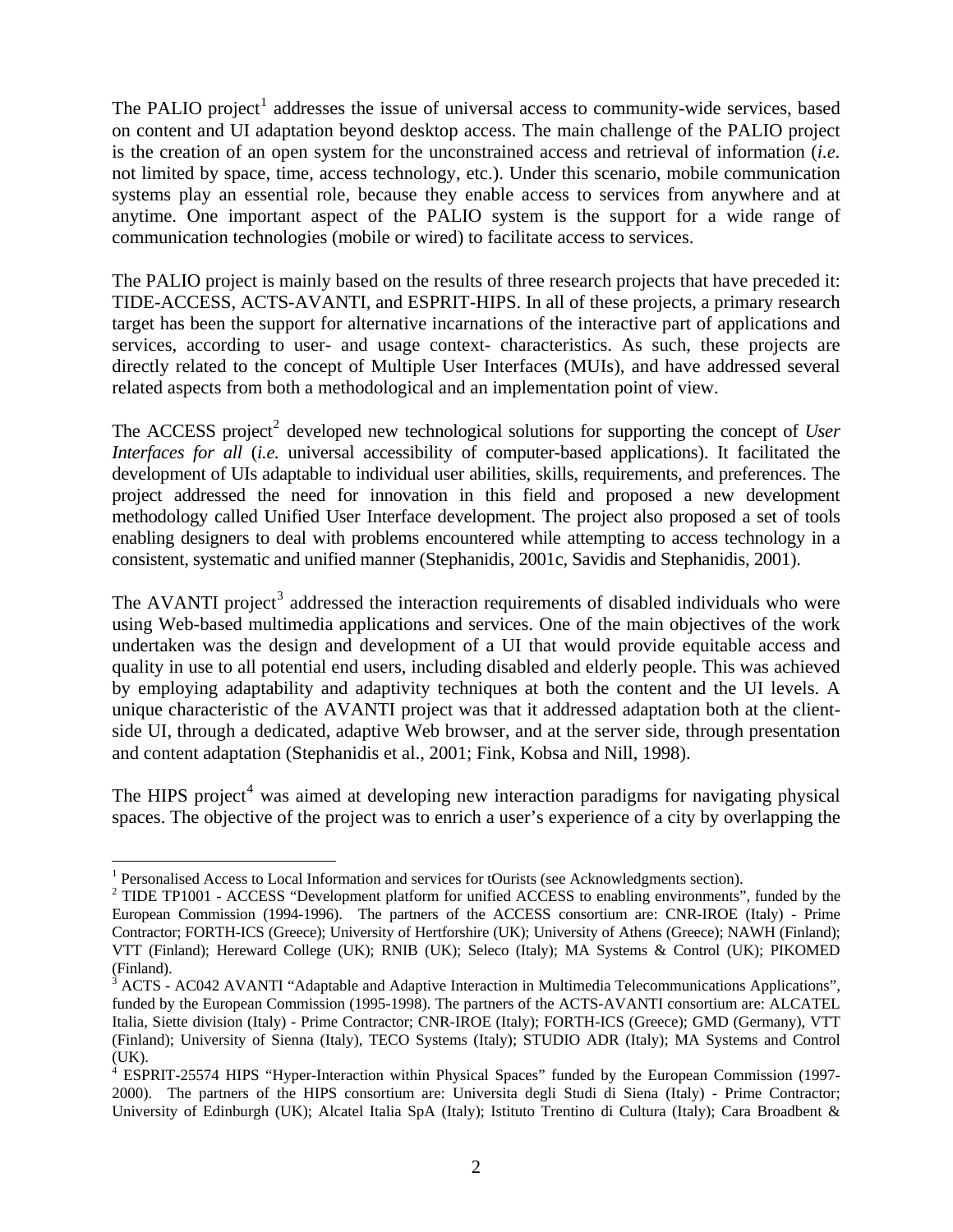physical space with contextual and personalized information on the human environment. HIPS developed ALIAS (Adaptive Location aware Information Assistance for nomadic activitieS), a new interaction paradigm for navigation. ALIAS allowed people to simultaneously navigate both physical and related information space. The gap between the two was minimised by delivering contextualised and personalized information on the human environment through a multimodal presentation, according to the user's movements. ALIAS was implemented as a telecommunication system that took advantage of an extensive electronic database containing information about the particular place. Users interacted with the system using mobile palmtops with wireless connections or computers with wired connections. (Oppermann and Specht, 1998).

PALIO, building on the results of these projects, proposes a new software framework that supports the provision of tourist services in an integrated, open structure. It is capable of providing information from local databases in a personalised way. This framework is based on the concurrent adoption of the following concepts: (a) integration of wireless and wired telecommunication technologies to offer services through both fixed terminals in public places and mobile personal terminals (*e.g.* mobile phones, PDAs, laptops); (b) location awareness to allow the dynamic modification of information presented (according to user position); (c) adaptation of the contents to automatically provide different presentations depending on user requirements, needs and preferences; (d) scalability of the information to different communication technologies and terminals; (e) interoperability between different service providers in both the envisaged wireless network and the World Wide Web.

The framework presented above exhibits several features that bear direct relevance to the concept of MUIs. Specifically, the framework supports adaptation not only on the basis of user characteristics and interests, but also on the basis of the interaction context. The latter includes (amongst other things) the capabilities and features of the access terminals, and the user's current location. On this basis, the PALIO framework is capable of adapting the content and presentation of services for use on a wide range of devices, with particular emphasis on nomadic interaction from wireless network devices.

The rest of this chapter is structured as follows: Section 2 provides an overview of the PALIO system architecture and its adaptation infrastructure. Section 3 discusses the PALIO system under the Adaptive Hypermedia Systems perspective. Section 4 goes into more depth on those characteristics of the framework that are of particular interest regarding MUIs, and presents a brief example of the framework in operation. The chapter concludes with a summary and a brief overview of ongoing work.

# **2 The PALIO System Architecture**

### *2.1 Overview*

The *Augmented Virtual City Centre* (AVC) constitutes the core of the PALIO system. Users perceive the AVC as a system that groups together all information and services available in the

Jegher Associes (France); GMD (Germany); SINTEF (Norway). The project's website is: http://www.media.unisi.it/hips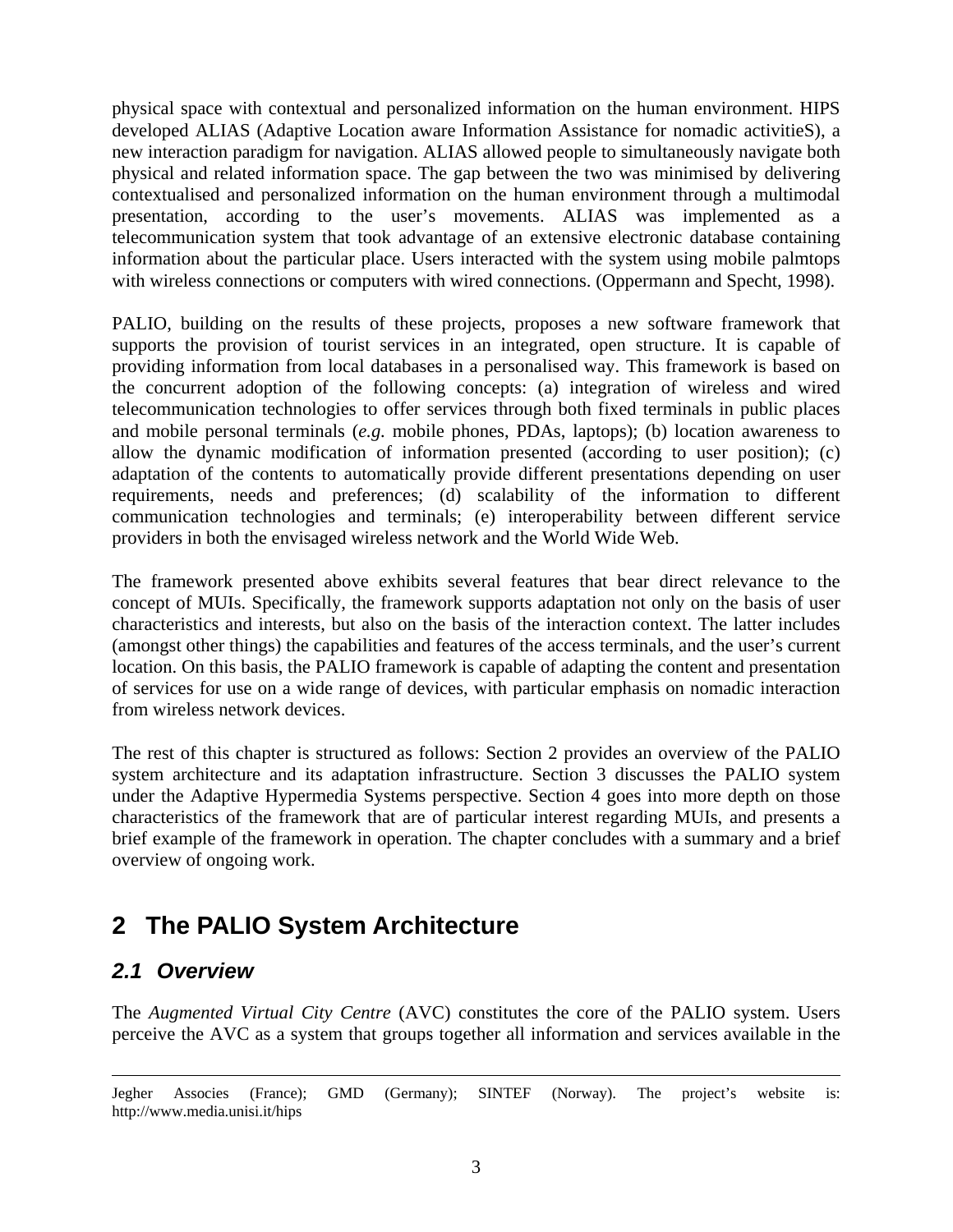city. It serves as an augmented, virtual facilitation point from which different types of information and services can be accessed. Context- and location- awareness, as well as the adaptation capabilities of the AVC, enable users to experience their interaction with services as *contextually grounded* dialogue. For example, the system always knows the user's location and can correctly infer what is near the user, without the user having to explicitly provide related information.

The main building blocks of the AVC are depicted in Figure 1, and can be broadly categorised as follows:

- The **Service Control Centre (SCC)** is the central component of the PALIO system. It serves as the access point and the runtime platform for the system's information services. The SCC is the framework upon which other services are built. It provides the generic building blocks required to compose services. Examples include the maintenance of the service state control, the creation of basic information retrieval mechanisms (through which service-specific modules can communicate with, and retrieve information from, various distributed information sources/servers in PALIO), etc. Seen from a different perspective, the SCC acts as a central server that supports multi-user access to integrated, primary information and services; appropriately adapted to the user, the context of use, the access terminal and the telecommunications infrastructure.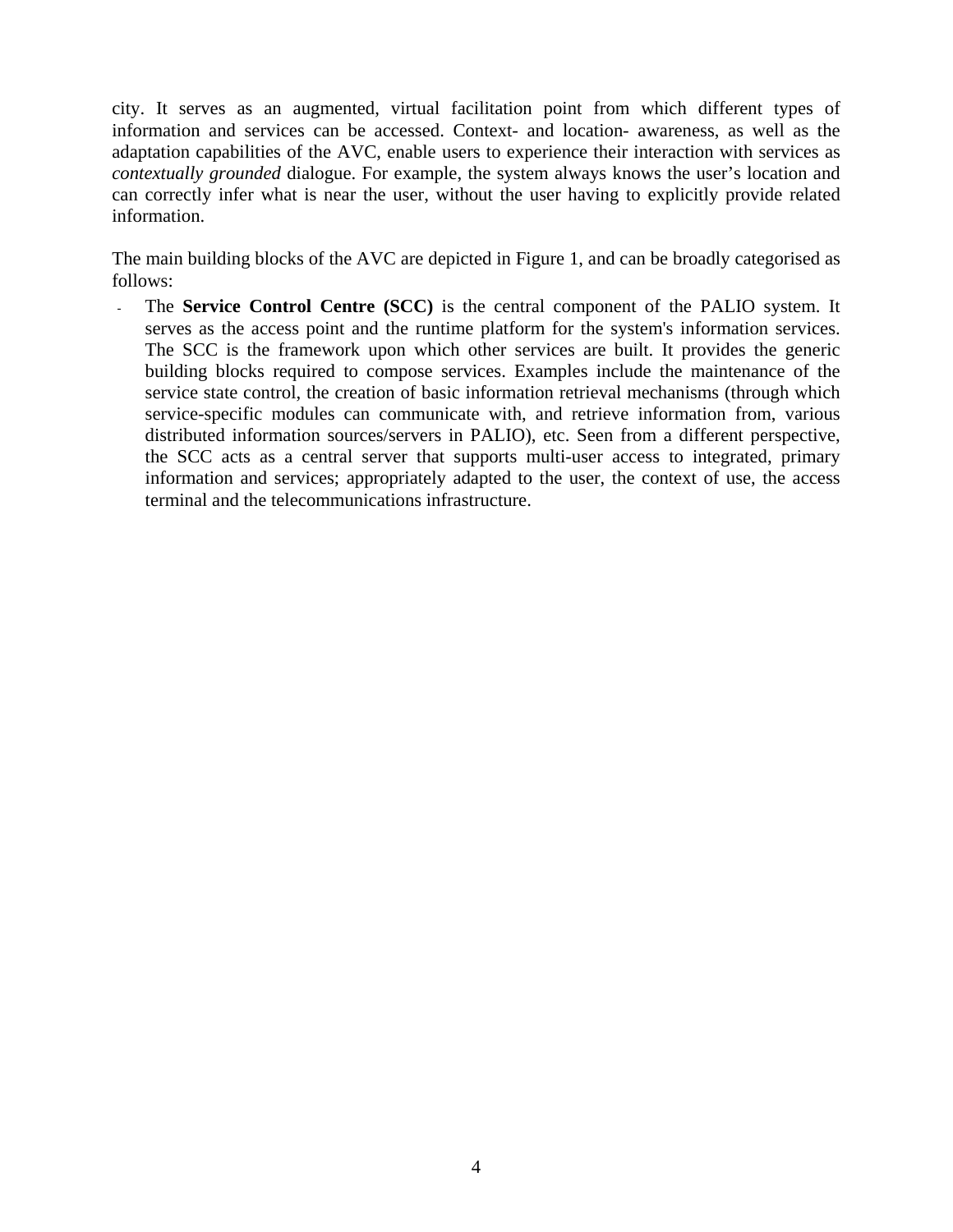

Figure 1: Overall architecture of the PALIO system.

- The User Communication Layer  ${\rm (CL)}^5$  ${\rm (CL)}^5$  encapsulates the individual communication servers (Web gateway, WAP gateway, SMS gateway, etc.) and provides transparent communication independent of the server characteristics. This component unifies and abstracts the different communication protocols (*e.g.* WAP, http) and terminal platforms (*e.g.* mobile phone, PC, Internet kiosk). Specifically, the CL transforms incoming communication from the user into a common format, so that the rest of the system does not need to handle the peculiarities of the underlying communication networks and protocols. Symmetrically, the CL transforms information expressed in the aforementioned common format into a format appropriate for transmission and presentation on the user's terminal. In addition to the above, information regarding the capabilities and characteristics of the access terminal propagates across the PALIO system. This information is used to adapt the content and presentation of data transmitted to the user, so that it is appropriate for the user's terminal (*e.g.* in terms of media, modalities and bandwidth consumption).
- The **Generic Information Server** (IS) integrates and manages existing information and services ( which are distributed over the network). In this respect, the IS acts as a two-way facilitator. Firstly, it assembles appropriate content and data models (in the form of an information ontology and its associated metadata), upon which it acts as a mediator for the retrieval of information and the utilisation of existing services by the Service Control Centre. Secondly, it communicates directly with the distributed servers that contain the respective data, or realise the services. The existing information and services that are being used in PALIO are termed *primary,* in the sense that they already exist and constitute the building

<span id="page-4-0"></span><sup>&</sup>lt;sup>5</sup> The term "layer" is used in the PALIO project for historical reasons; the CL is not a layer in the sense of layered software architecture, but rather a component.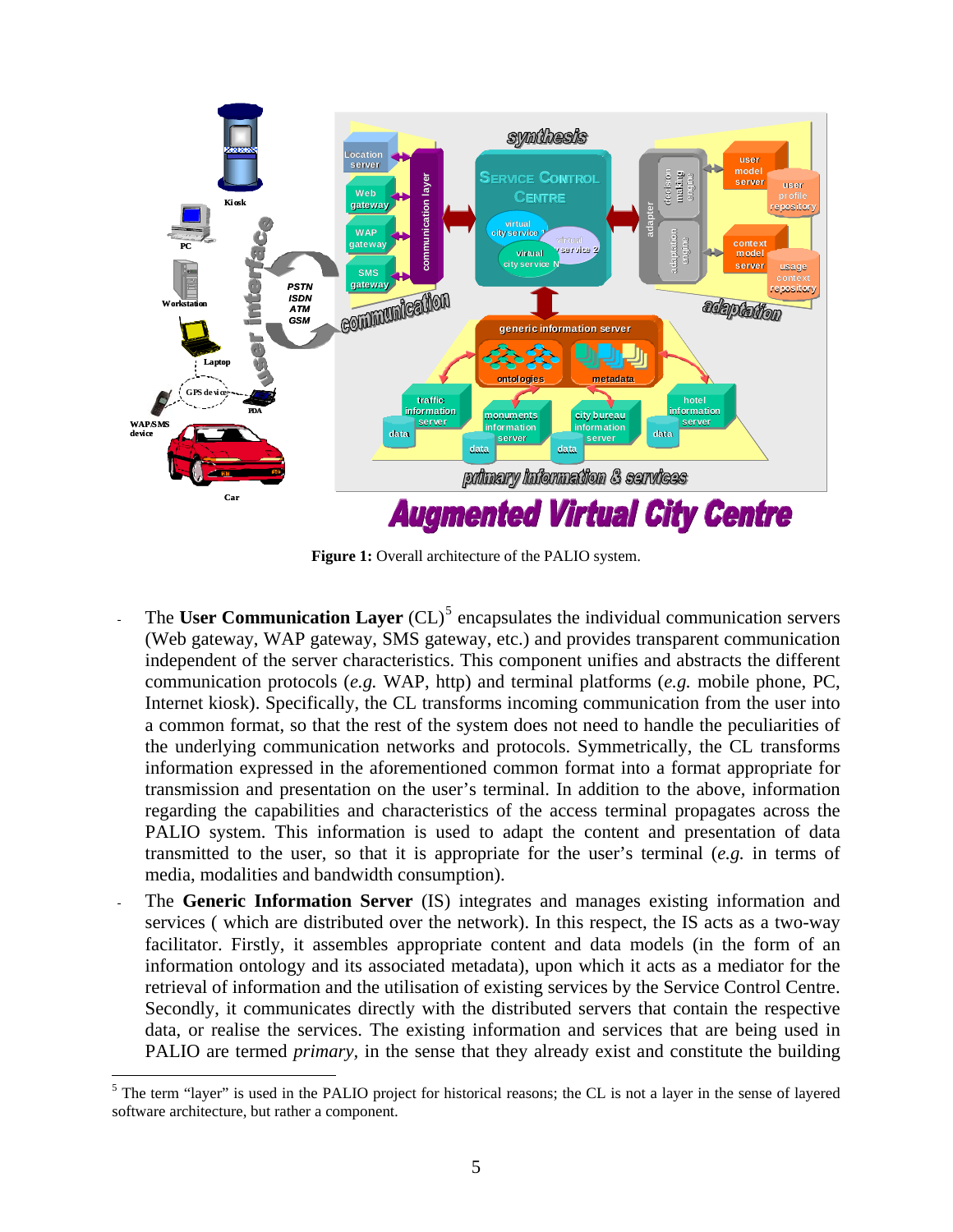blocks for the PALIO services. The PALIO (virtual city) services, on the other hand, are synthesised on top of the primary ones and reside within the SCC.

- The **Adaptation Infrastructure** is responsible for content- and interface- adaptation in the PALIO System. Its major building blocks are the Adapter, the User Model Server and the Context Model Server. These are described in more detail in the next section.

From the user's point of view, a PALIO service is an application that can get information on an area of interest. From the developer's point of view, a PALIO service is a collection of dynamically generated and static template files, expressed in an XML-based, device-independent language, which are used to generate information pages.

A PALIO service is implemented using eXtensible Server Pages (XSPs). XSPs are template files written using an XML-based language and processed by the  $Co$ coon<sup>[6](#page-5-0)</sup> publishing framework (used as the ground platform in the implementation of the SCC) to generate information pages that are delivered to the users in a format supported by their terminal devices. If, for example, a user is using an HTML browser, then the information pages are delivered to that user as HTML pages, while if the user is using WAP, then the same information is delivered as WML stacks.

A PALIO XSP page may consist of: (a) static content expressed in XHTML, an XMLcompatible version of HTML 4.01; (b) custom XML used to generate dynamic content, including data retrieval queries needed to generate dynamic IS content; (c) custom XML tags used to specify which parts of the generated information page should be adapted for a particular user.

In brief, services in PALIO are collections of:

 $\overline{a}$ 

- Pages containing: static content expressed in XHTML, dynamic content expressed in the PALIO content language, information retrieval queries expressed in the PALIO query and ontology languages, and embedded adaptation rules.
- External files containing adaptation logic and actions (including files that express arbitrary document transformations in XSLT format).
- Configuration files specifying the mappings between adaptation logic and service pages.
- Other service configuration files, including the *site map* (a term used by Cocoon to refer to mappings between request patterns and actual service pages).

An alternative view of the PALIO architecture is presented in [Figure 2.](#page-6-0) Therein, one can better observe the interconnections of the various components of the framework, as well as their communication protocols. Furthermore, the figure shows the relation between the Cocoon and PALIO frameworks.

<span id="page-5-0"></span><sup>&</sup>lt;sup>6</sup> Apache Cocoon is an XML publishing framework that facilitates the usage of XML and XSLT technologies for server applications. Designed around pipelined SAX processing, to benefit performance and scalability, Cocoon offers a flexible environment based on the separation of concerns between content, logic and style–the so-called *pyramid model of web contracts.* More information can be obtained at the project's homepage, at: http://xml.apache.org/cocoon/index.html.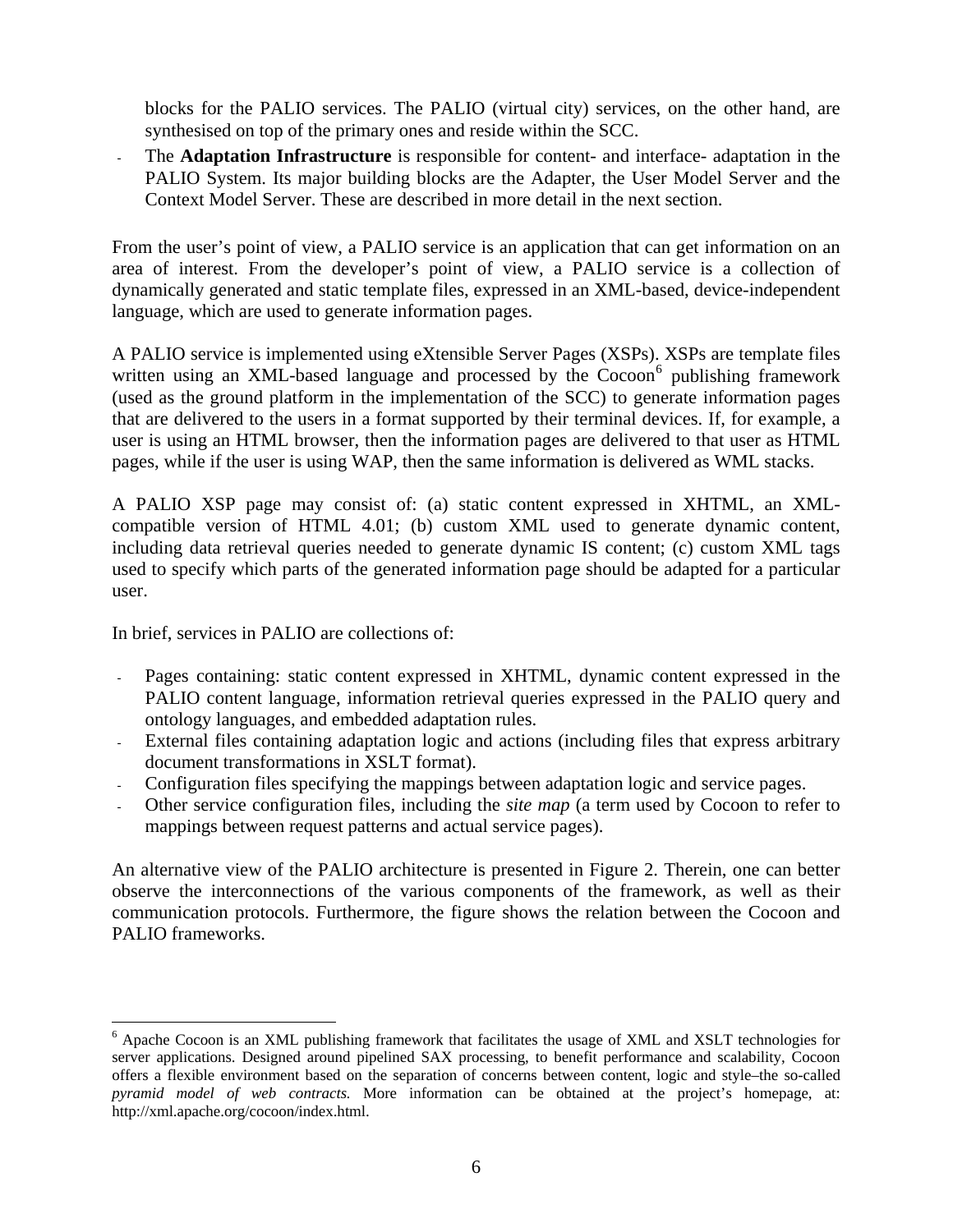

<span id="page-6-0"></span>Figure 2: Components and communication protocols in the PALIO framework.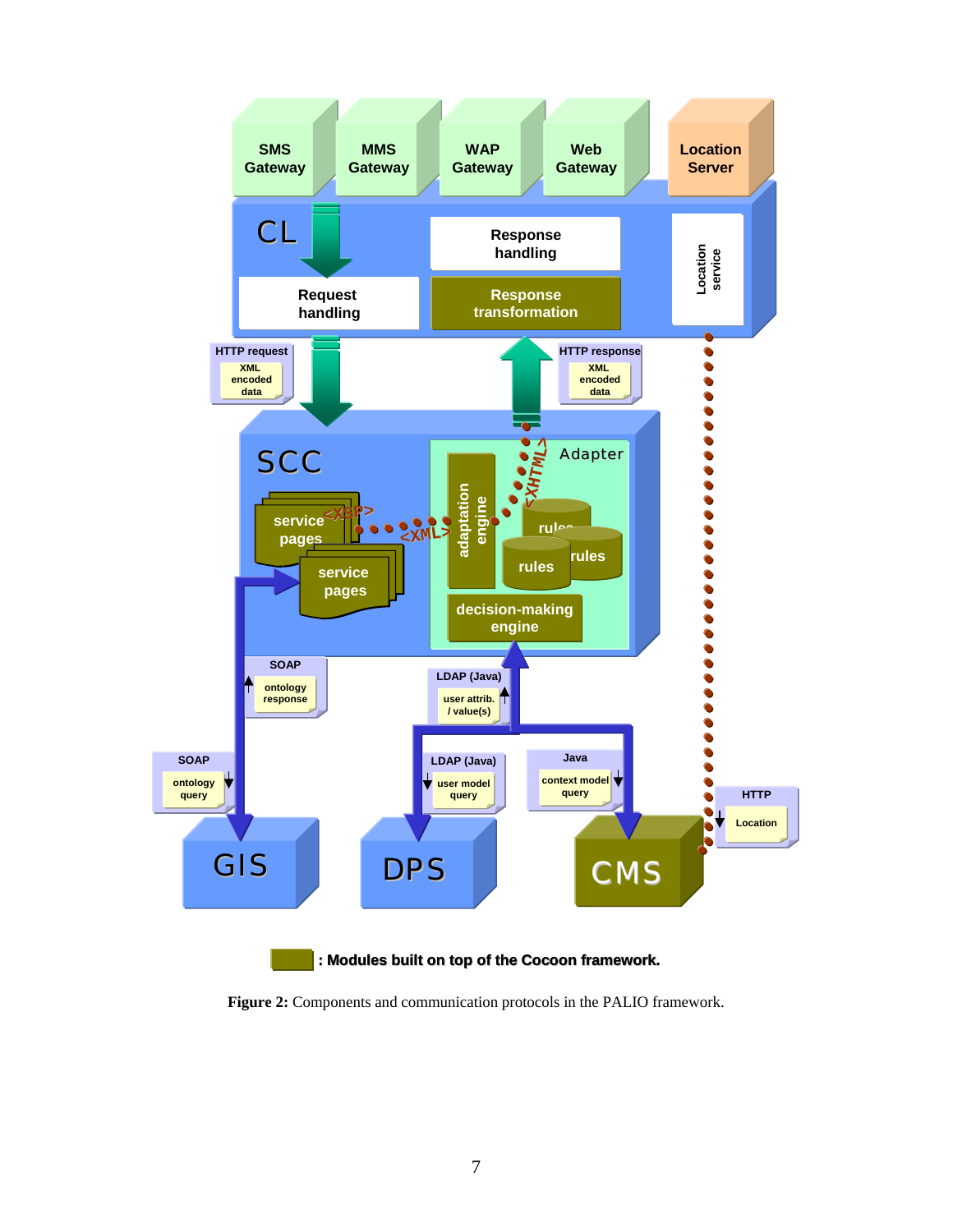## <span id="page-7-1"></span>*2.2 The PALIO Adaptation Infrastructure*

In the PALIO system, the Adaptation Infrastructure is responsible for content and presentation adaptation. As already mentioned, its major components include the User Modelling Server, Context Modelling Server, and Adapter.

In PALIO, user modelling is carried out by *humanIt's*[7](#page-7-0) **Dynamic Personalisation Server** (DPS). The DPS maintains four models: a *user* model, a *usage* model, a *system* model, and a *service* model. In general, user models consist of a part dedicated to users' interests and preferences, as well as a demographic part. In PALIO's current version of the DPS, the principal part of a user model is devoted to representing users' interests and preferences. This part's structure is compliant with the information ontology, providing PALIO with a domain taxonomy. This domain taxonomy is mirrored in the DPS-hosted system model (see below).

User models also incorporate information derived from group modelling, by providing the following distinct probability estimates: *individual probability*, an assumption about a user's interests, derived solely from the user's interaction history (including information explicitly provided by the user); *predicted probability,* a prediction about a user's interests based on a set of similar users, which is dynamically computed according to known and inferred user characteristics, preferences, etc.; and *normalised probability*, which compares an individual's interests with those of the whole user population.

The DPS *usage* model is a persistent storage space for all of the DPS's usage-related data. It is comprised of interaction data communicated by the PALIO SCC (which monitors user activity within individual services) and information related to processing these data in user modelling components. These data are subsequently used to infer users' interests in specific items in PALIO's information ontology and/or domain taxonomy.

The system model encompasses information about the domain that is relevant for all usermodelling components of the DPS. The most important example of system model contents is the domain taxonomy.

In contrast, the *service* model contains information that is relevant for single components only. Specifically, the service model contains information that is required for establishing communication between the DPS core and its user-modelling components.

The **Context Modelling Server** (CMS), as its name suggests, maintains information about the usage context. A usage context is defined, in PALIO, to include all information relating to an interactive episode that is not directly related to an individual user. PALIO follows the definition of context given in (Dey & Abowd, 2000), but diverges in that users engaged in direct interaction with a system are considered (and modelled) separately from other dimensions of context. Along these lines, a context model may contain information such as: characteristics of the access terminal (including capabilities, supported mark-up language, etc.), characteristics of the network connection, current date and time, etc.

<u>.</u>

<span id="page-7-0"></span> $^7$  $^7$  <http://www.humanit.de/>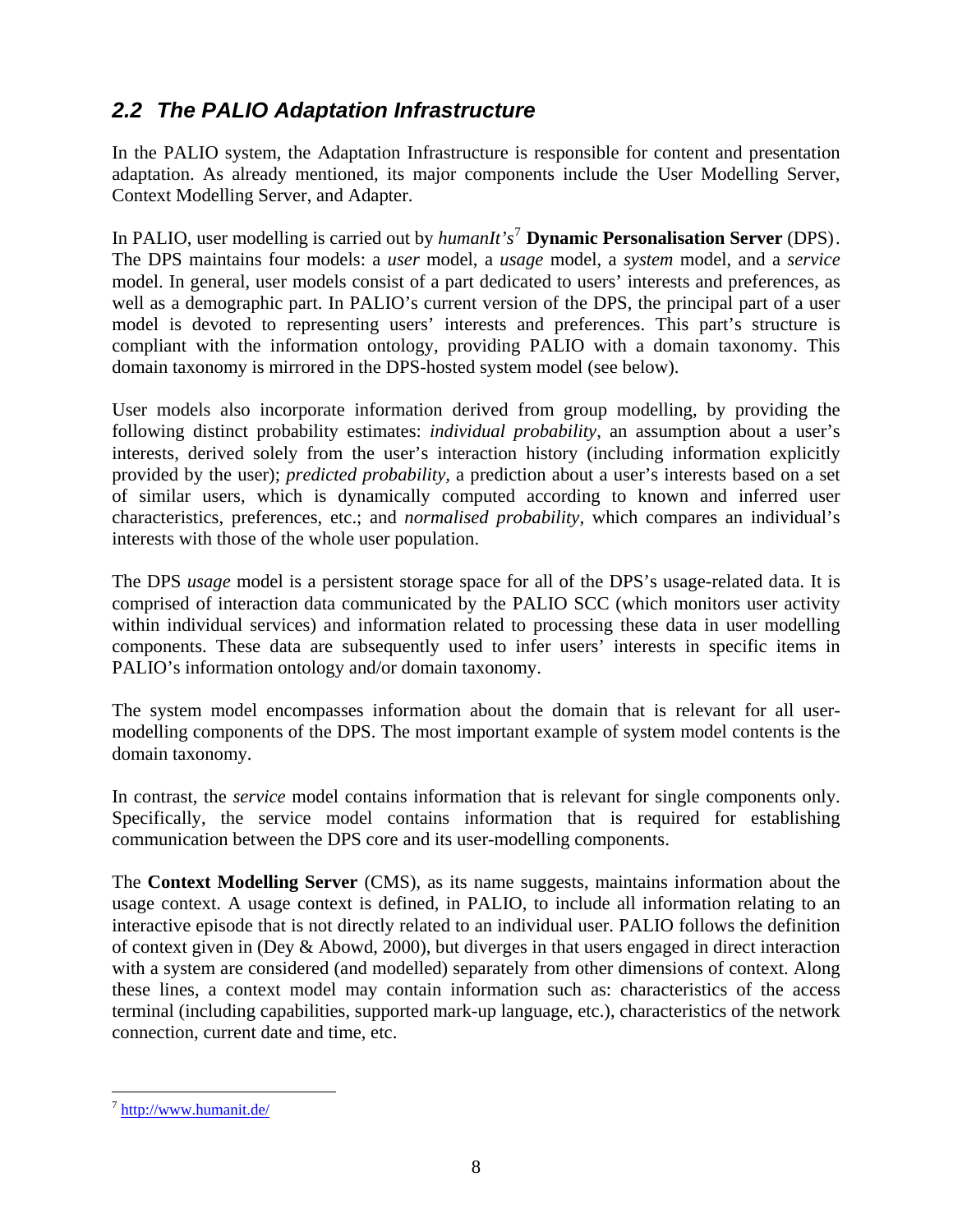In addition, the CMS also maintains information about: (a) the user's current location (which is communicated to the CMS by the Location Server, in the case of GSM-based localisation, or the access device itself, in the case of GPS), and (b) information related to *push* services that users are subscribed to. It should be noted that in order to collect information about the current context of use, the CMS communicates, directly or indirectly, with several other components of the PALIO system. These other components are the *primary carriers* of the information. These firstlevel data collected by the CMS then undergo further analysis, with the intention of identifying and characterising the current context of use. Like the DPS, the CMS responds to queries made by the Adapter regarding the context, and relays notifications to the Adapter about important modifications (which may trigger specific adaptations) to the current context of use.

One of the innovative characteristics of the PALIO CMS is its ability to make context information available at different levels of abstraction. For example, the current time is available in a fully qualified form, but also as a day period constant (*e.g.* morning); the target device can be described in general terms (*e.g.* for a simple WAP terminal: tiny screen device, graphics not supported, links supported), etc. These abstraction capabilities also characterise aspects of the usage context that relate to the user's location. For instance, it is possible to identify the user's current location by its geographical longitude and latitude, but also through the type of building the user may be in (*e.g.* a museum), the characteristics of the environment (*e.g.* noisy), and so on. The adaptation logic (that is based on these usage context abstractions) has the advantage that it is general enough to be applied in several related contexts. This makes it possible to define adaptation logic that addresses specific, semantically unambiguous characteristics of the usage context, in addition to addressing the context as a whole. Section [4.1 below](#page-15-0) discusses this issue in more detail.

The third major component of the adaptation infrastructure is the **Adapter**, which is the basic adaptation component of the system. It integrates information concerning the user, the context of use, the access environment and the interaction history, and adapts the information content and presentation accordingly. Adaptations are performed on the basis of the following parameters: user interests (when available in the DPS or established from the ongoing interaction), user characteristics (when available in the DPS), user behaviour during interaction (provided by the DPS, or derived from ongoing interaction), type of telecommunication technology and terminal (provided by the CMS), location of the user in the city (provided by the CMS), etc.

The Adapter is comprised of two main modules, the **Decision Making Engine** (DME) and the **Adaptation Engine** (AE). The DME is responsible for deciding upon the need for adaptations, based on: (a) the information available about the user, the context of use, the access terminal, etc., and (b) a knowledge base that interrelates this information with adaptations (*i.e.* the adaptation logic). Combining the two, the DME makes decisions about the most appropriate adaptation for any particular setting and user/technology combination addressed by the project.

The AE instantiates the decisions communicated to it by the DME. The DMS and AE are kept as two distinct entities in order to decouple the adaptation decision logic from the adaptation implementation. In our view, this approach allows for a high level of flexibility. New types of adaptations can be introduced into the system very easily. At the same time, the rationale for arriving at an adaptation decision and the functional steps required to carry it out can be expressed and modified separately.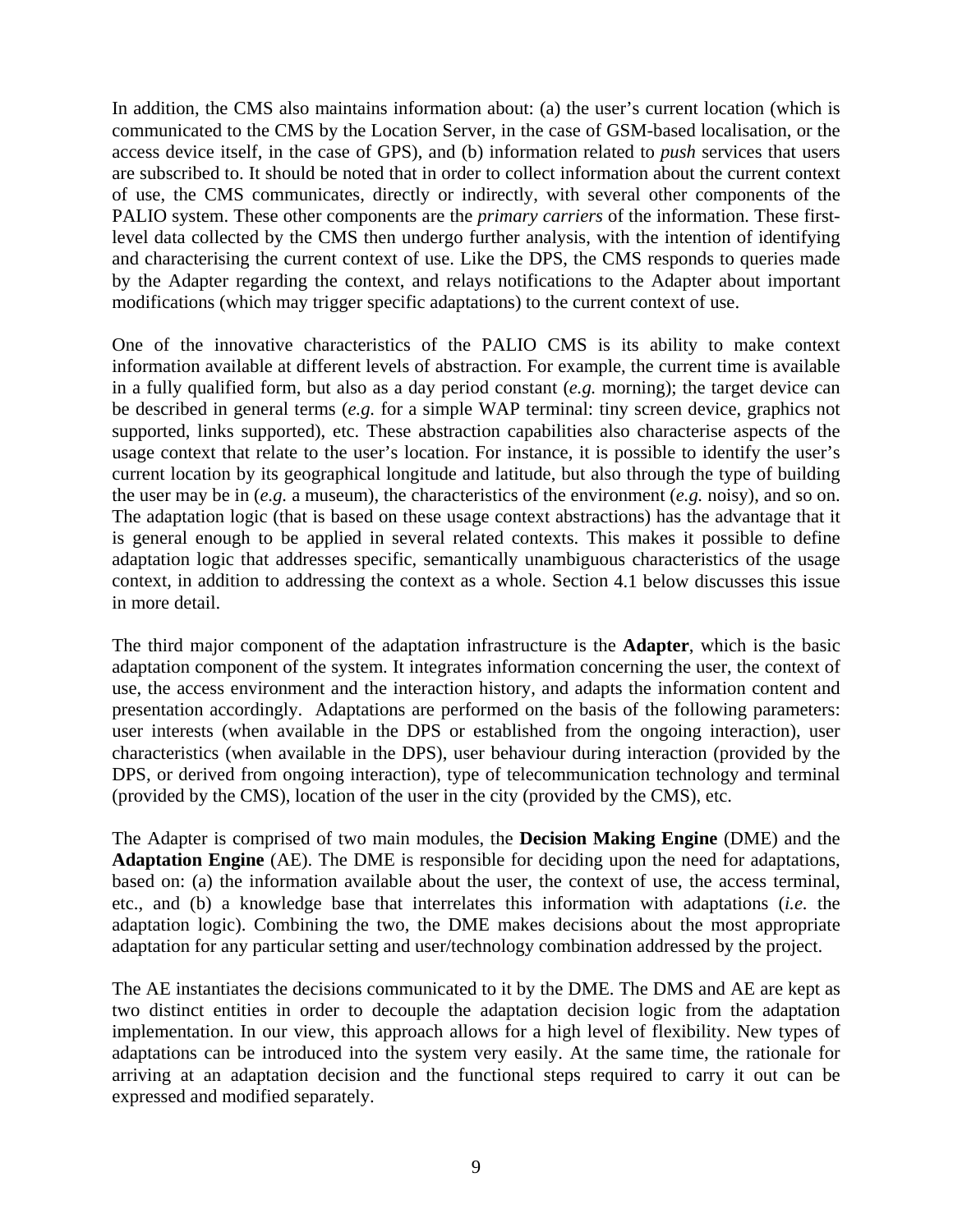# **3 PALIO as an Adaptive Hypermedia System**

Adaptive Hypermedia Systems (AH systems, or AHSs) are a relatively new area of research in adaptive systems. They have drawn considerable attention since the advent of the World Wide Web (which is an easily accessible, widely deployed hypermedia system). Today, there exist numerous AH systems in a variety of application domains, with a great variety of capabilities (see Ardissono and Goy, 1999; Balabanovic and Shoham, 1997; Brusilovsky et al., 1998; Henze, 2001; Schwab et al., 2000; Kobsa, 2001; etc.). While a full review of all AH systems related to PALIO is beyond the scope of this chapter, this section will discuss the most important characteristics of PALIO and attempt to position it within the general space of AHSs.

Major categories of AH systems include: educational hypermedia, on-line information systems, on-line help systems, information retrieval systems, and institutional hypermedia. A closer inspection of the main categories gives rise to further classification, based on the goal or scope of the system's adaptation, the methods used to achieve that goal, etc.<sup>[9](#page-9-0)</sup> These are some of the subcategories:

- On-line information systems can be further categorised into: classic on-line information systems, electronic encyclopaedias, information kiosks, virtual museums, handheld guides, ecommerce systems, and performance support systems.
- Information retrieval (IR) systems can be categorised into: search-oriented adaptive IR hypermedia systems (classic IR in Web context, with search filters), browsing-oriented adaptive IR hypermedia systems (adaptive guidance, adaptive annotation, adaptive recommendation), adaptive bookmark systems (systems for managing personalised views), and information services (search services, filtering services).

The PALIO framework is not constrained to any one of the above categories of AH systems. Being a comprehensive adaptation framework, PALIO can be used to develop AH services and systems in several of these categories. For instance, the PALIO framework could be employed in the development of an adaptive educational system equally well as in the development of an online help system. However, PALIO is more targeted towards facilitating the development of online information systems (and subcategories therein), and would require significant extensions to be rendered suitable for implementing *all* aspects of adaptive IR systems.

The rest of this section provides a brief overview of the adaptation tools available in PALIO. The discussion will be split into three parts. The first part will discuss the type of information that is taken into account when adaptations are decided upon. The second part will discuss the facilities available to expressing decisions in a computable form. Finally, the third part will address the types of adaptation actions that can be effected by the system.

 $\overline{a}$ 

<span id="page-9-0"></span><sup>&</sup>lt;sup>9</sup> The detailed description of the different types of AHS is beyond the scope of this chapter. Interested readers are referred to the excellent reviews, (Brusilovsky, 1996) and (Brusilovsky, 2001), which have long served as reference points in the area.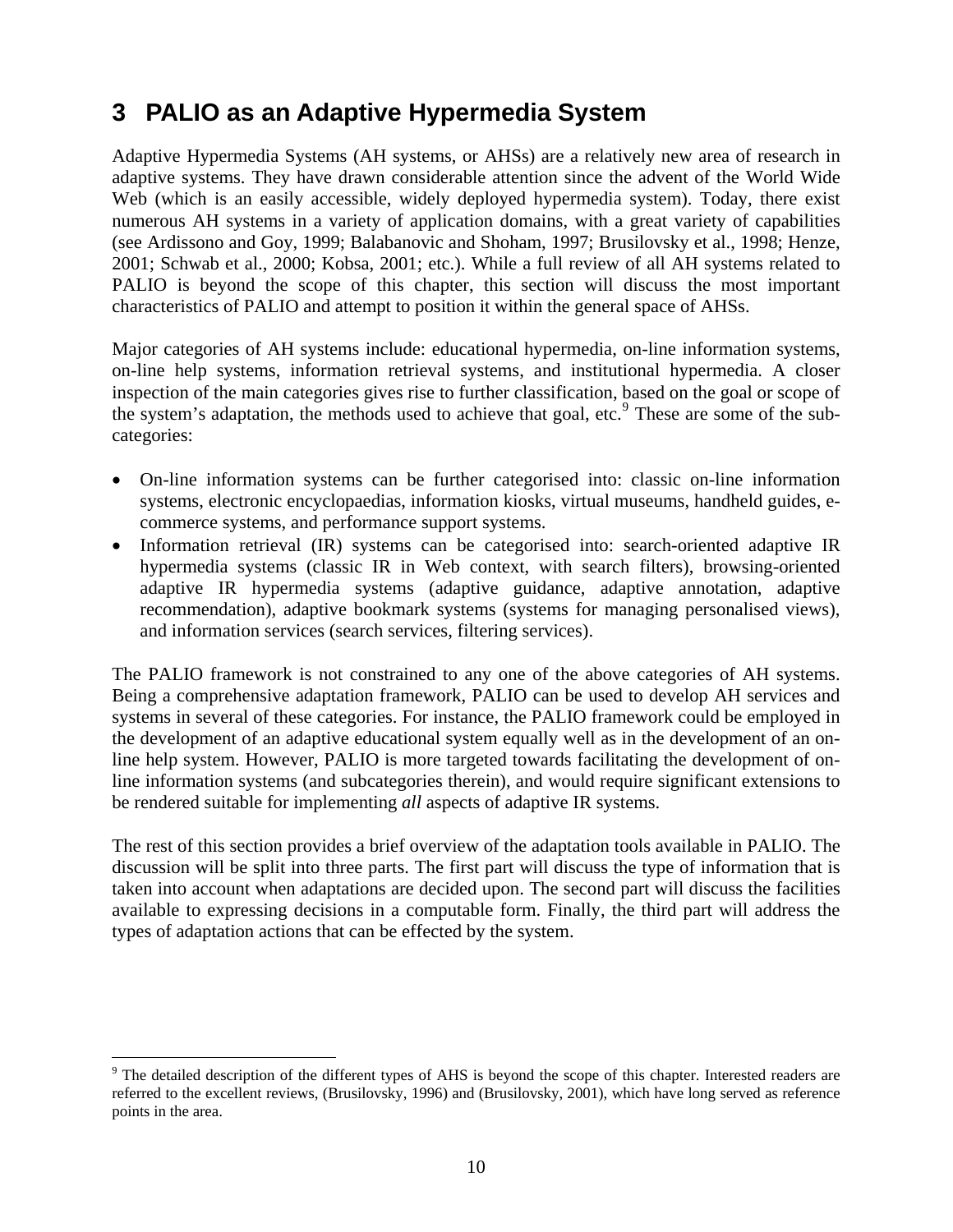### *3.1 Adaptation Determinants*

<span id="page-10-1"></span> $\overline{a}$ 

The term *adaptation determinant* refers to any piece of information that is explicitly represented in the system, and which can serve as input for adaptation logic. Seen from a different perspective, adaptation determinants are the facts known by the system, which can be used to decide upon the need for, and the appropriate type of, adaptation at any point in time. A partial taxonomy of typical adaptation determinants is depicted in [Diagram 1](#page-10-1) (adapted from (Brusilovsky, 1996)). Determinants which appear, in the diagram, in normal text are modelled in PALIO, while those that appear in *italics* are not currently supported. In general, three main categories of determinants can be identified: information about users themselves; information about groups to which users may belong; and, information about the environment of execution<sup>[10](#page-10-0)</sup>.

An important fact that is already evident from the taxonomy is that information about the group to which a user belongs can be used alongside (or, even better, in combination with) information about the individual user. This approach is actively pursued in PALIO, where, for instance, the interest of a particular person in a specific type of information can be inferred (with some degree of probability), from the system's knowledge about the related interests of other members in the user's group. Naturally, this approach cannot be extended to all user-related information: user traits (affecting a person's personality, cognitive aptitudes, learning style, etc.), for instance, cannot be inferred from group modelling.



**Diagram 1:** Adaptation determinants.

<span id="page-10-0"></span><sup>&</sup>lt;sup>10</sup> The term *usage context* (or *context of use*, often abbreviated to *context*) is used throughout this chapter to denote all factors characterising an interactive situation that are external to the user (including the user's geographical location). This encompasses the space of factors denoted by *environment* in the taxonomy.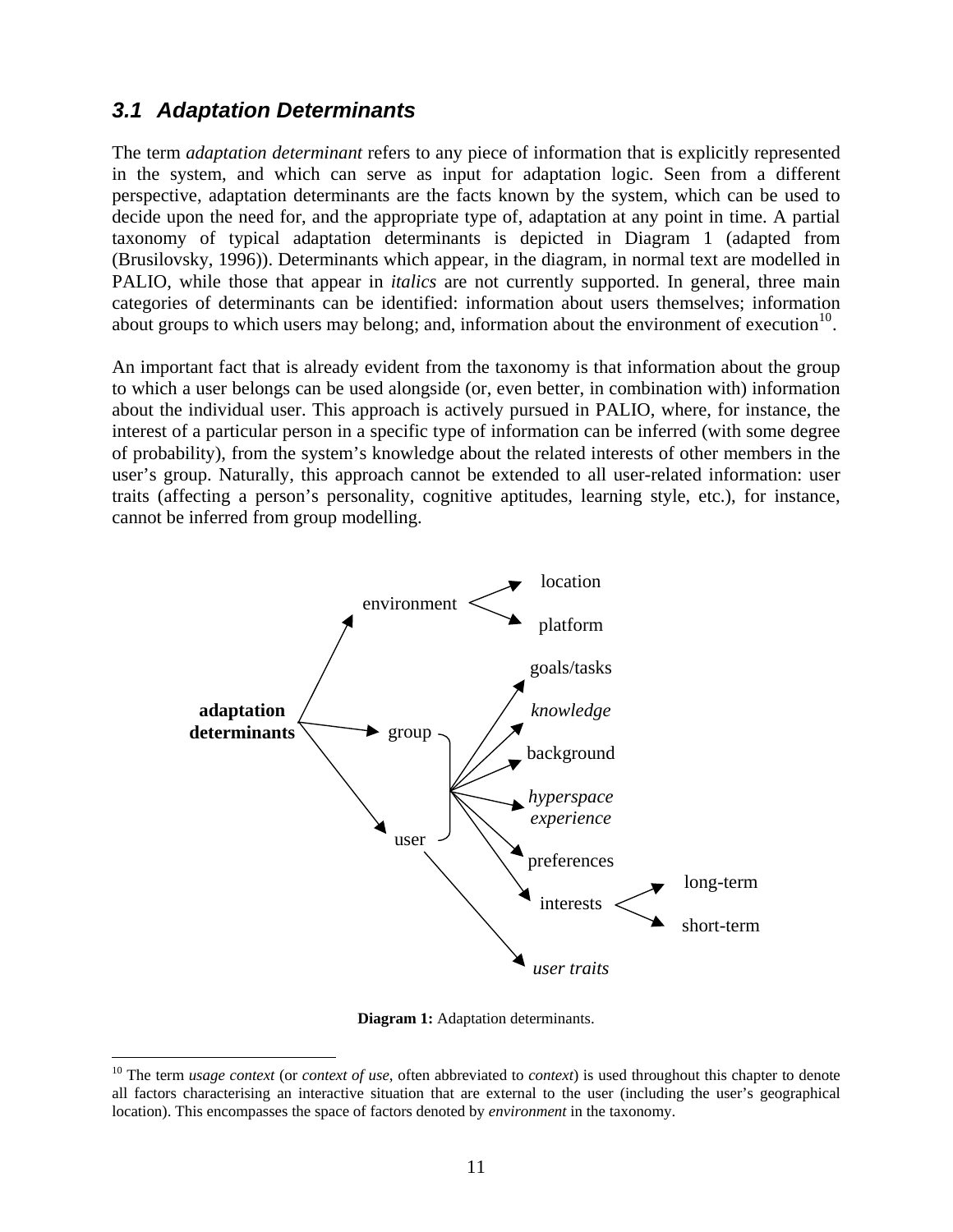A second important point concerns the fact that knowledge about the user is not always sufficient to identify user needs. One should also consider the more general context in which the user interacts (including the user's location, the characteristics of the access terminal/device, etc.). In fact, with respect to context-related factors, users with varying characteristics can be expected to have similar or identical needs. As already discussed, the PALIO framework takes full account of this fact, and incorporates a Context Modelling Component, which undertakes the monitoring of observable context-related parameters. These are available to the adaptation designer to be used as explicit adaptation determinants.

### *3.2 Decisions on the Basis of Adaptation Determinants*

The primary decision engine implemented for PALIO is rule-based. Although first order logic rule engines can easily be plugged into the framework (the latter having been specifically designed to allow for that), it was decided that, to facilitate the wide adoption of the framework, a simpler and more accessible approach was in order. Along these lines, a new rule language was created, borrowing from control structures that were commonly supported in functional programming languages. The premise was that such structures were much more familiar to designers of adaptive systems, while at the same time, they afforded lower degrees of complexity when it came to understanding the interrelations and dependencies between distinct pieces of adaptation logic. This approach was first applied in the AVANTI project with very good results (Stephanidis et al., 2001).

An XML binding was developed for the aforementioned rule language, while a rule interpreter and a corresponding rule engine supported the run-time operation of the system. Adaptation rules expressed in such a rule language may be defined either in external files or embedded in the document to be adapted. Rules embedded in pages are constrained in that they can only be applied within the specific document in which they reside, and therefore are not reusable.

Rules external to documents are organised into rule-sets; typically, each rule-set resides in a different file, but this is a matter of organisation, rather than a constraint imposed by the framework. Rule-sets have a specific *name* and *scope*. The name may be used to refer to the ruleset within configuration files and can be used, for example, to enable/disable a whole set of rules, by referring to it via the name of the enclosing rule-set. The possible values of the scope attribute are *global*, *service* and *local*. These denote that the rules defined in a rule-set may apply to all of the pages served by PALIO, to pages belonging to a specific service, or to specific pages indicated through configuration files, respectively. The use of names and scopes is complementary to the use of the service configuration files, and is intended to add more flexibility to the definition of relationships between rule-sets and service documents.

Every rule, whether internal or external to the document, has the following attributes: (a) the rule *name*, which is an identifier for the rule; (b) the rule *class*, which is optional and may be used as an alternative way for grouping rules; (c) the rule *stage*, which defines whether the rule should be applied during the first, or the second adaptation phase; and (d) the rule *priority,* which provides a partial ordering scheme for rule evaluation and application and may take the values of *high*, *medium* or *low*. The stage property defines whether the adaptation rule should be applied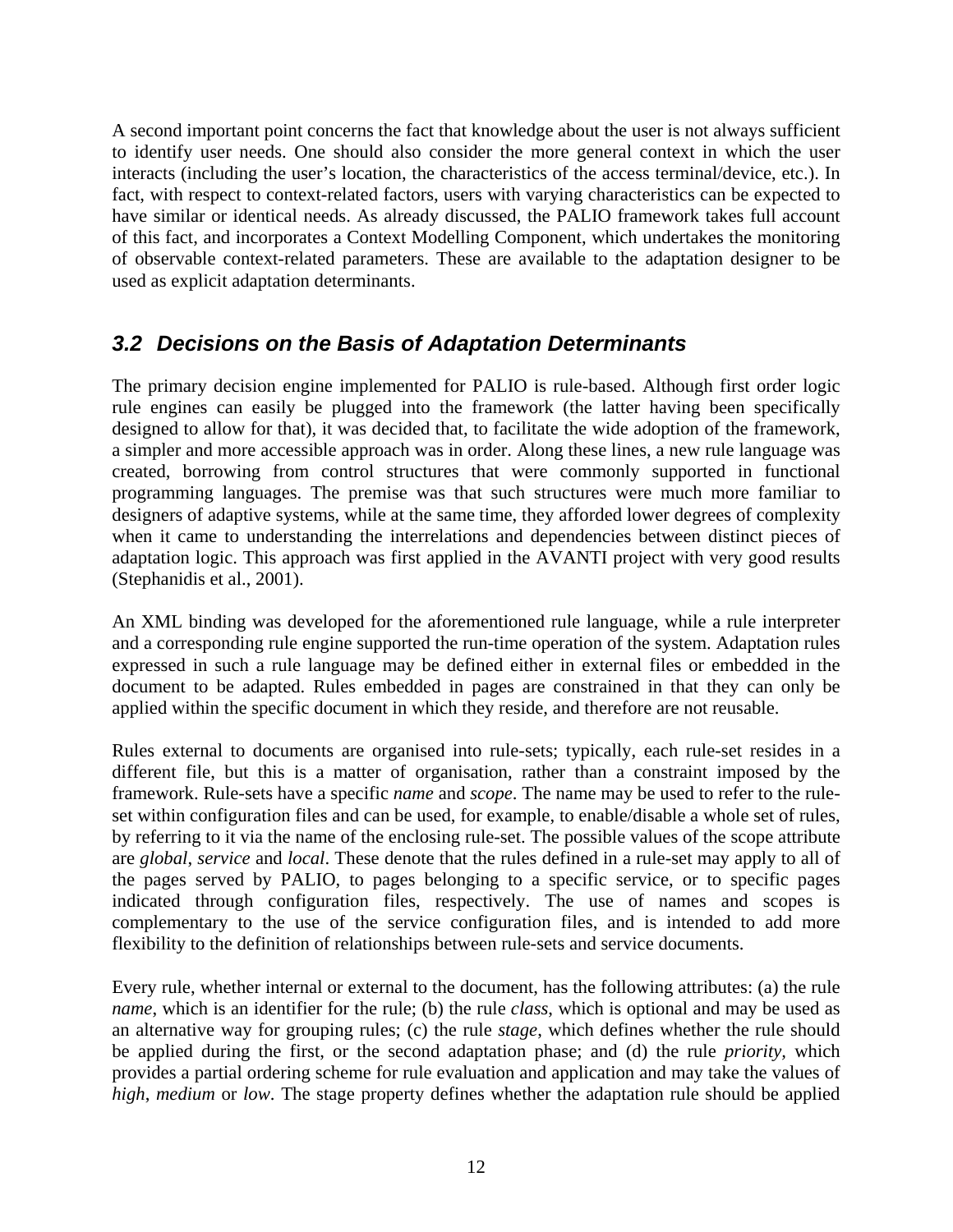before or after querying the IS (if this is required to process the document). Adaptations performed during the first phase (before querying the IS) are either unconcerned with ISontology data, or adapt (*i.e.* apply modifications to) IS queries. Rules applied during the second phase (after querying the IS) *are* concerned with IS-ontology data.

The framework currently supports three types of rules: *if-then-else* rules, *switch-case-default* rules, and *prologue-actions-epilogue* rules. If-then-else rules are the simplest type of conditional rules; they bind sets of adaptation actions with the truth-value of a conditional expression. Following the example made by functional languages, an if-then-else rule in PALIO is composed of a *condition* (containing an expression based on adaptation determinants), a *then* part (containing the adaptation actions to be taken whenever the condition is satisfied), and an optional *else* part (containing the actions to be taken when the condition fails).

Switch-case-default rules can be used to relate multiple values (outcomes of run-time expression evaluation) to sets of adaptation actions. In this case, adaptation actions are executed if the value of a *variant* (expression) is equal to a *value*, or within the *range* of values, specified as a selection *case*. The switch-case-default rule construct supports the definition of multiple cases and requires the additional definition of an (optionally empty) set of *default* adaptation actions to be performed if none of the defined cases apply.

Prologue-actions-epilogue rules are intended mainly for the definition of unconditional rules. In other words, the specific rule construct is provided to support the definition of (sets of) actions to be performed at a particular stage in the sequence of adaptations. Although the construct can be simulated with an if-then-else construct (where the condition is always true), the prologue-actions-epilogue structure (through *action-sets*) provides an explicit separation between preparatory actions, the adaptations themselves, and clean-up actions. This separation allows for better rule structuring and improves the maintainability of the rule definition. A very common use of the *prologue* and *epilogue* parts is the creation/assignment and retraction of variables that are used by the adaptation actions (*e.g.* in order to determine the point of application of an action).

The conditional parts of first two rule constructs presented above, as well as the definition of variants and variant ranges in the case of the switch-case-default construct, are composed of expressions. These consist, as one would expect, of operands and operators applied on the operands. The main supported operand types in PALIO are: *string*, *number*, *boolean*, *date*, *location* and *null*. The *string* type is used for character sequences. The *number* type is used for all kinds of numerals including integers, floating point numbers, etc. The *boolean* type is used to express truth values and can only assume the values *true* or *false*. The *date* type is used for absolute, relative and recurring dates and temporal ranges. The *location* type is used to express absolute and relative geographical locations. Finally, the *null* type is a utility type with restricted use; authors may use it to determine whether a variable exists in the scope of a particular data source, and whether its type has been set. The operators supported by the PALIO framework can be classified into the following main categories: comparison operators (*>*, *>=*, *<*, *<=*, *<>*), mathematical operators (*+*, *-*, *\**, */*, *%*), logical operators (*and*, *or*, *not*), string operators (*concatenate*, *contains*, and *substring*), date-specific operators (*get-year*, *get-month*, etc.), and location-specific operators (*near* and *distance*).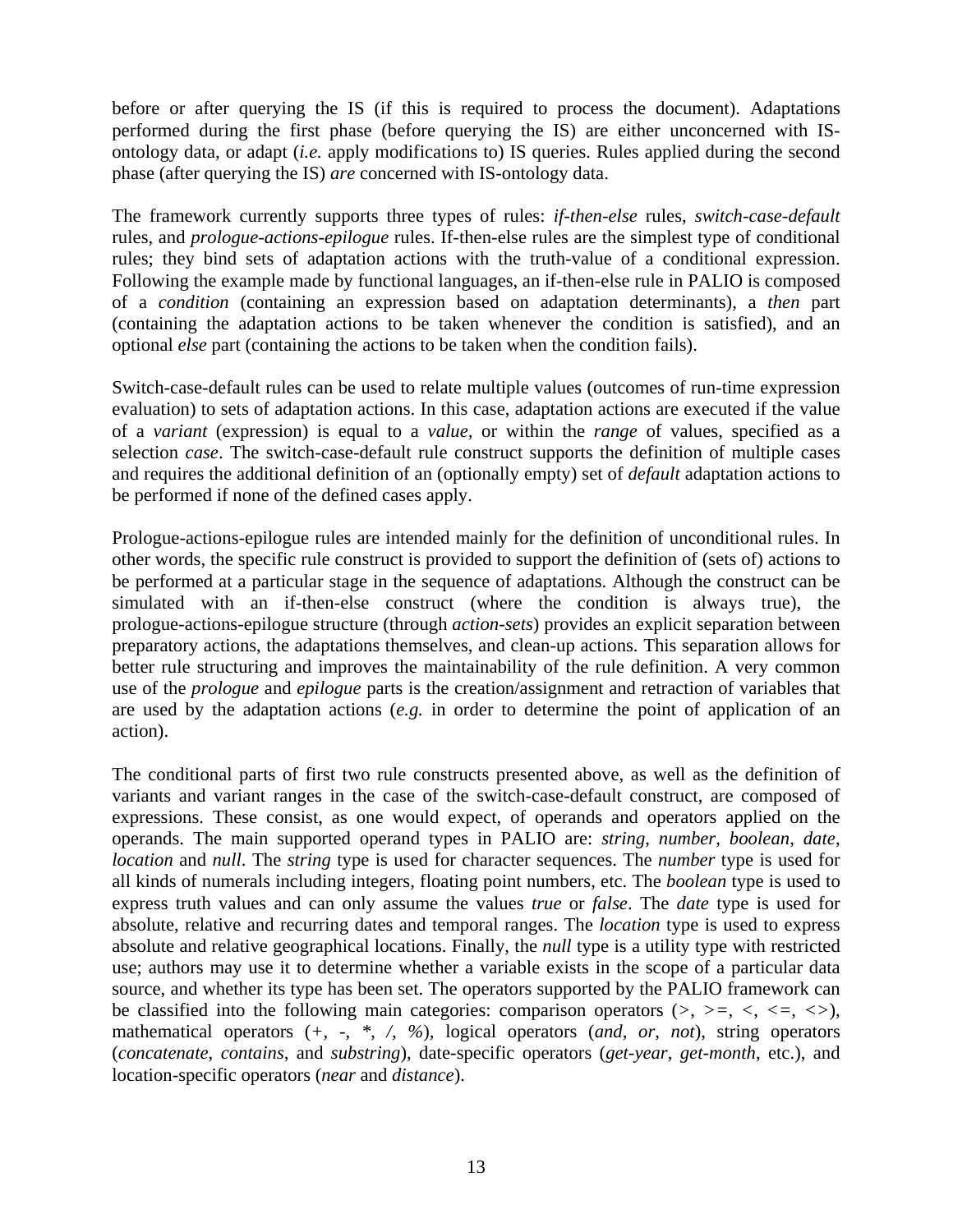## *3.3 Adaptation Actions*

The PALIO framework supports the following adaptation action categories: inserting document fragments, removing document fragments, replacing document elements/fragments, sorting document fragments, setting and removing element attributes, selecting among alternative document fragments, and applying arbitrary document transformations expressed in XSLT. In addition to the above basic adaptation actions, the PALIO framework also supports the manipulation of variables (*i.e.* storing and retrieving values from different run-time scopes).

Adaptation actions can be (and usually are) defined in external files, but can also be embedded within documents. The *target* or *reference* element of an adaptation action, which can also be a dummy element acting as a placeholder for the action's target, needs to be identified. When the adaptation action is specified externally, such an identification can be done using: (a) the element's *class* attribute, which is better suited for the identification of multiple insertion points in a document, as several elements can share the same *class* attribute; (b) the element's *id* attribute, which is better suited for the identification of single reference points in the document– the *id* attribute of any element should be unique within a document; (c) an XPath expression, to be used whenever more complex constraints need to be expressed with respect to the insertion point. When the adaptation action is embedded in a document, the default reference element is the rule (context) node itself.

In the following descriptions, constraints related to maintaining XML document validity are omitted for brevity, but should be intuitively understood in most cases (*e.g.* when adding an element as a parent to another element, or changing the value of an attribute).

#### **Inserting Document Elements/Fragments**

This adaptation action enables authors to insert new elements or document fragments into the document. For the insertion to be performed, the author needs to specify the reference element (or elements) at which the insertion will take place, as well as the relative position of the new element/fragment with respect to the reference element. The relative position of the inserted element/fragment with respect to reference element can be: (a) immediately *before* the reference element; (b) immediately *after* the reference element; (c) *inside* the reference element, as its *first child*; (d) *inside* the reference element, as its *last child*; (e) *outside* the reference element, as its *parent*.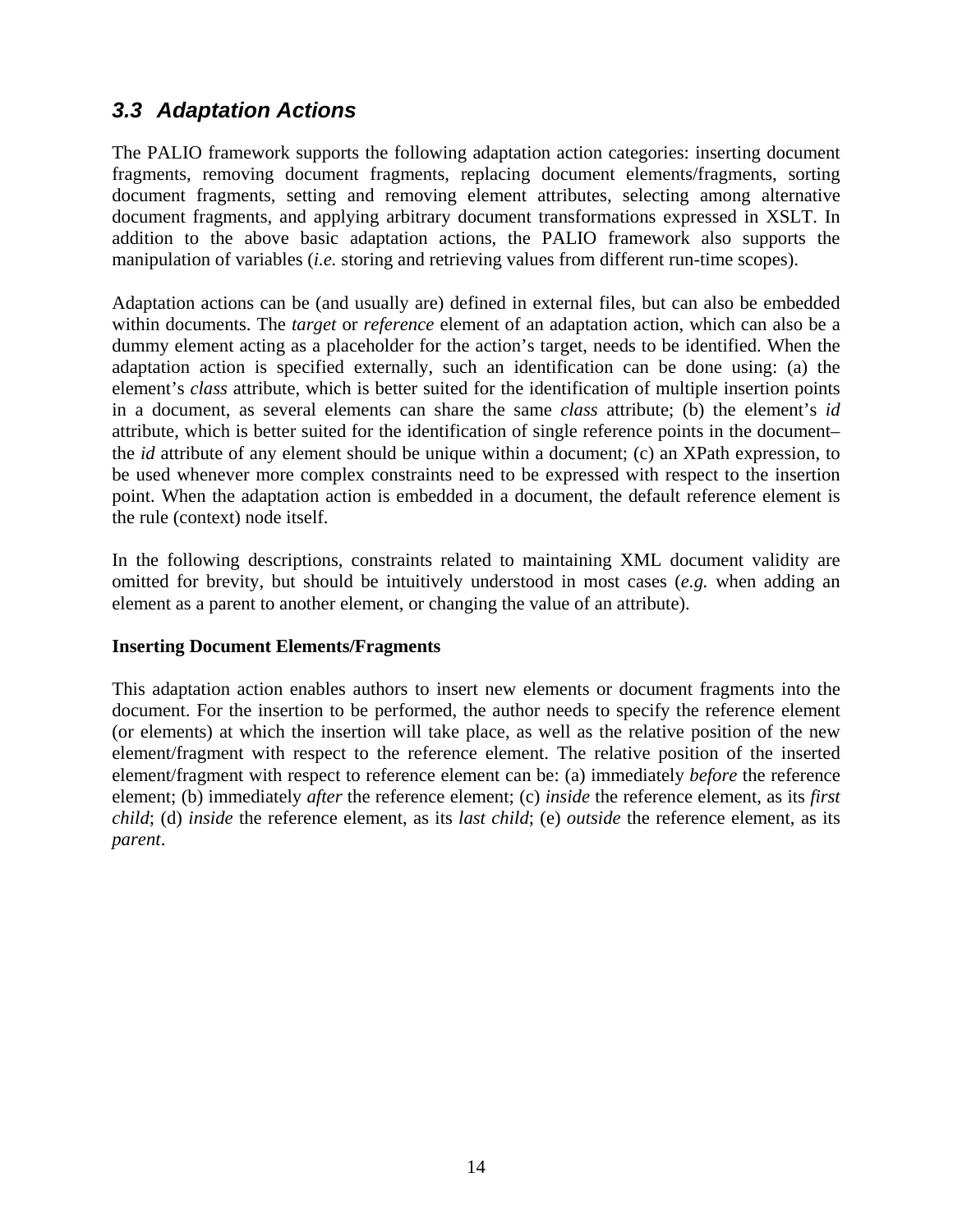#### **Removing Document Elements/Fragments**

This adaptation action enables authors to remove individual or multiple elements, or document fragments contained within elements, from the document. For the removal to be performed, the author needs to specify the element (or elements) to be removed, as well as whether any child elements should also be removed. The identification of the element to be removed can be done using the same approach as in the case of insertion, with the following important exception: when the action is part of a rule embedded in a document, authors cannot make use of the "current context node" idiom, because then the removal would affect the rule node itself, which is impossible. When removing an element, authors have the option to *remove* or *retain* the element's children.

#### **Replacing Document Elements/Fragments**

This adaptation action enables authors to replace single or multiple elements in the document, or document fragments contained within elements. The element(s) to be removed, along with any child elements that should also be removed, and the element(s) that are to be inserted instead, need to be specified by the author. This action can be treated, from a semantic point of view, as a removal action combined with a subsequent insertion action. This action improves on the aforementioned combination by making it possible to easily transfer the child elements of the element(s) being removed to the element(s) being inserted.

#### **Manipulating Element Attributes**

This adaptation action enables authors to set the value of specific element attributes, or remove element attributes entirely. To set an attribute value, the author needs to specify the element(s) affected, as well as the name of the attribute to be set and the value that it will assume. To remove an element attribute entirely, the author only needs to specify the element(s) affected, and the name of the attribute to be removed. When setting an attribute value, authors can use either static values, or (more typically) dynamically calculated/retrieved values (relating to the current user/session, context of use, etc.).

#### **Selecting Among Alternative Document Elements/Fragments**

This adaptation action facilitates the selection of fragment(s) among alternative fragments declared within the document. The use and selection of alternative content fragments requires authors to first introduce, and identify, the alternative (but not necessarily mutually exclusive) fragments into the document. Second, the author must select one or more of them through the respective adaptation actions. All alternatives that are not explicitly selected are automatically removed from the document. The selection of alternatives can take place: (a) by selecting exactly one of the alternatives and discarding the rest; or (b) by selecting zero or more of the alternatives and discarding the rest. The first case is a special case of the second. However, it is provided as a separate adaptation action in PALIO for reasons of authoring convenience.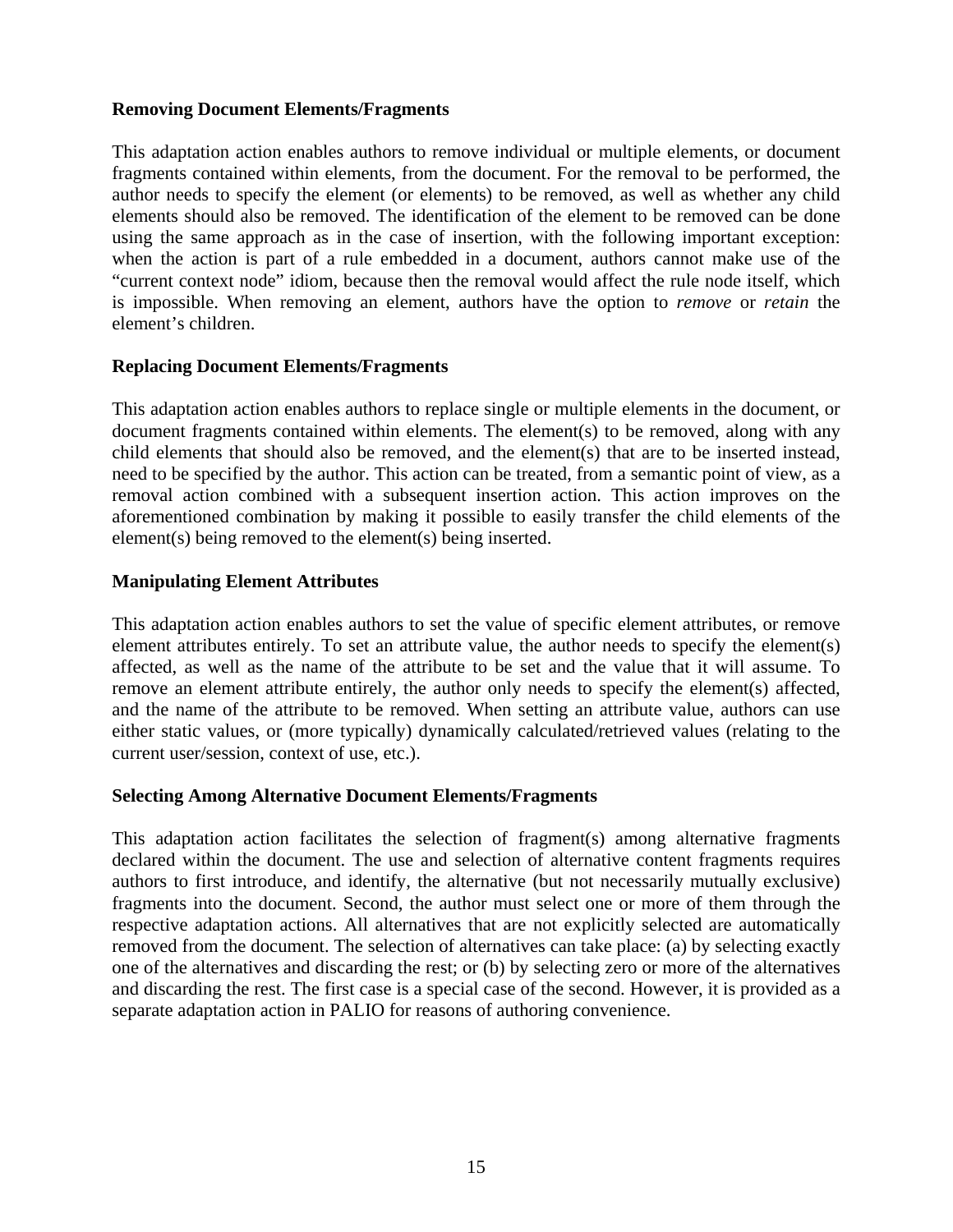#### **Sorting Document Elements/Fragments**

This adaptation action facilitates a common technique (that is difficult to define and implement with basic building blocks) in Adaptive Hypermedia Systems: the sorting of document fragments, links, etc. As in the case of the definition and selection of alternatives, sorting adaptations require two steps of specification on the part of the author. First, the author provides a list of document elements/fragments that are to be sorted within the document. Second, a respective sorting adaptation action needs to be authored and introduced into a rule (typically external to the document).

The specification of elements/fragments adheres to the following principles: there exists a generic container termed *list*, which holds the items (elements/fragments) to be sorted (note that the container has been called a *list* to benefit from author familiarity with the container concept and not because the container provides any facilities for traversing its contents); the container holds *items*, each of which must provide a *name* attribute (used to relate the item, directly or indirectly, to a value that will be used subsequently for sorting); the container may also hold additional supporting content that accompanies the items to be sorted.

The specification of each of the items to be sorted is accomplished through the item element and requires only the identification of a name for the item, which will be used during sorting to associate the item with a concrete value. The specification of sorting behaviour includes two additional optional components: the identification of the maximum number of items to be retained, and the identification of a threshold value that acts as a cut-off point for items. The sorting order to be applied to the items is defined as an attribute of the sort adaptation action.

#### **Applying Arbitrary XSL Transformations**

This type of adaptation action is intended to cover any complex cases that cannot be addressed through the use of the basic adaptation actions listed above. Specifically, this adaptation only defines that an external XSLT file is to be applied to the document, providing the URL of that file as an attribute. The PALIO adaptation framework then loads the file and its application to the (in-memory) representation of the document. The current implementation of the framework contains a number of ready-made XSLT files, which address common non-trivial adaptations, such as the transformation of nested lists into tables and vice versa.

# **4 PALIO in the Context of MUIs**

## <span id="page-15-0"></span>*4.1 PALIO as a WebUI*

Following the definitions found in Chapter 1 of this book, "Multiple User Interfaces: Definitions, Challenges and Research Opportunities", PALIO would be classified as a framework for building WebUIs. This means that the framework is specifically intended to support the development of on-line, server-side information services characterised by their capability to dynamically adapt on the basis of user- and context-characteristics. PALIO goes far beyond *transcoding* approaches (Maglio & Barrett, 2000) to transform content and interface for presentation on different devices. In fact, this type of transformation is the last (and, in some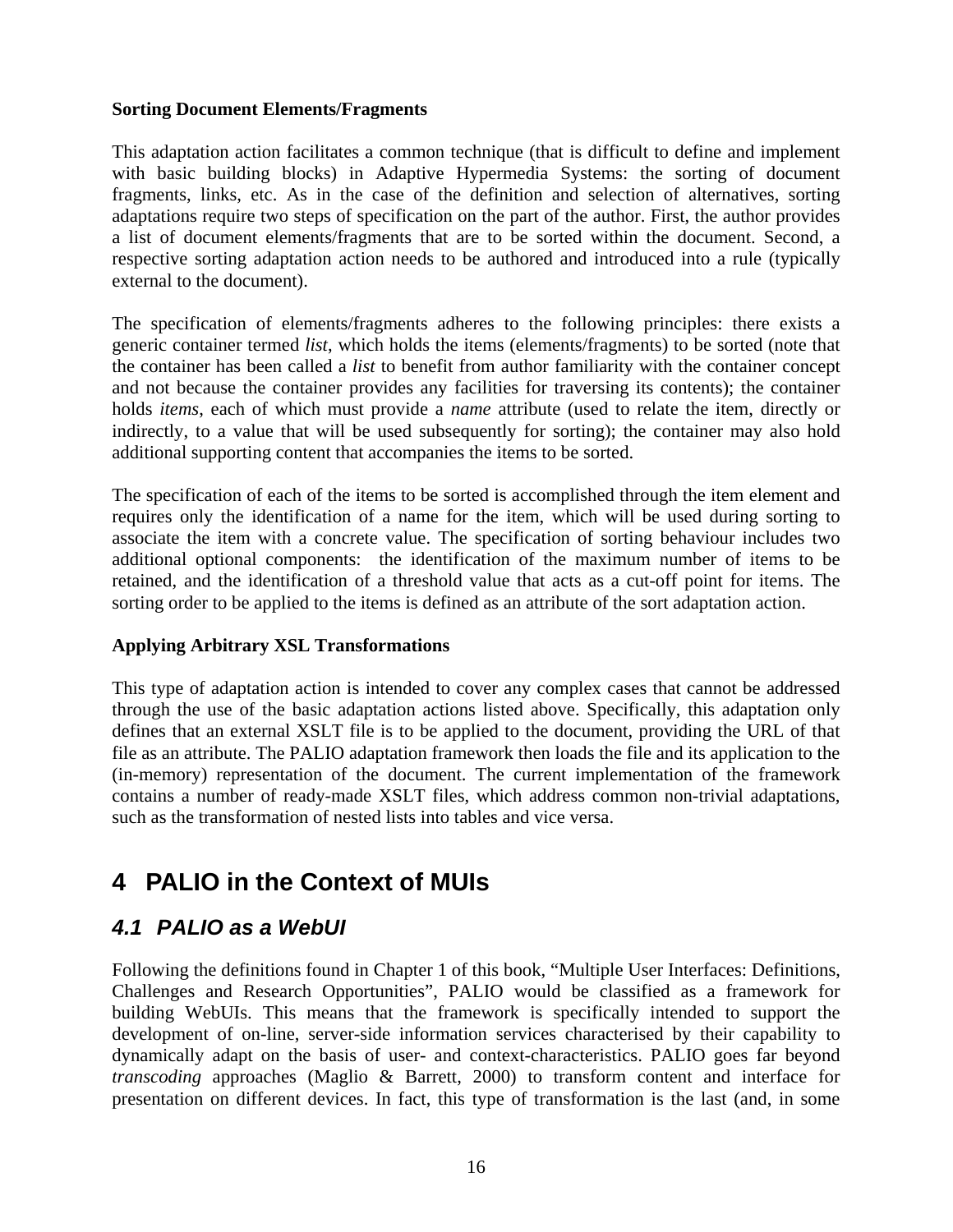ways, the least significant) adaptation step that takes place before documents are served to a user. The rest of this section is devoted to pointing out and discussing the capabilities of the PALIO framework in the context of MUIs and their associated principles.

### **4.1.1 Device- and Platform-Independence**

One of the highly innovative characteristics of PALIO is the extensive support it offers for creating applications and services that are truly independent from the target device and computing platform. As the benefits of such independence are well explained in other chapters of this book, we will focus on the ways in which this independence is achieved within the PALIO framework.

The first level of support can be clearly traced to the use of a single format for describing services in a document-oriented fashion–with each document encapsulating portions of the system's interactive functionality. Service developers do not need to concern themselves with the exact characteristics of the access terminals or network connections. Instead, they are free to focus on providing rich service functionality and conveying that in a flexible, XML-based form. This serves as an *abstraction* that transcends the device- and platform- evels, although it may, when necessary, make provisions for them. As an example of the latter, authors can indicate which portions of a document go together naturally. These sections can then be used to subdivide the document, possibly to split it into cards for presentation on a WML-enabled device.

The second level of support concerns the encoding and representation of user actions within the framework. As already discussed, the CL component of the architecture is responsible for converting all incoming user requests (originally expressed in various application-level communication protocols) into a unified representation. This common representation is then propagated into the rest of the framework, thus shielding run-time components and (more importantly) service developers from the specifics of the platforms and communication protocols. Although this approach is clearly oriented toward a request-response system, it has been successfully deployed to support settings as diverse as traditional Web-based interaction and mobile-phone SMS-based interaction. Furthermore, the particular model has been employed in the realisation of *push* services, where there is no immediate action on the part of the user, but rather a pre-existing request for receiving particular types of information as these become available.

#### **4.1.2 Device- and Platform-Awareness**

The fact that service authors/developers can construct services in a device- and platformindependent manner does not imply that they cannot take specific devices and platforms into account at different stages of the authoring process. As already discussed, the framework offers support for dynamically adapting the system's output to fit the characteristics of the access terminal. More interestingly, this support goes far beyond the mapping or transformation of documents to the desired output format.

When discussing the CMS component of the architecture (see section [2.2\)](#page-7-1), we mentioned that the context characteristics are available at various levels of abstraction. This implies that the content and presentation of documents can be adapted to abstract characteristics of the device-platform combination, without binding adaptations to any specific device or platform. Achieving this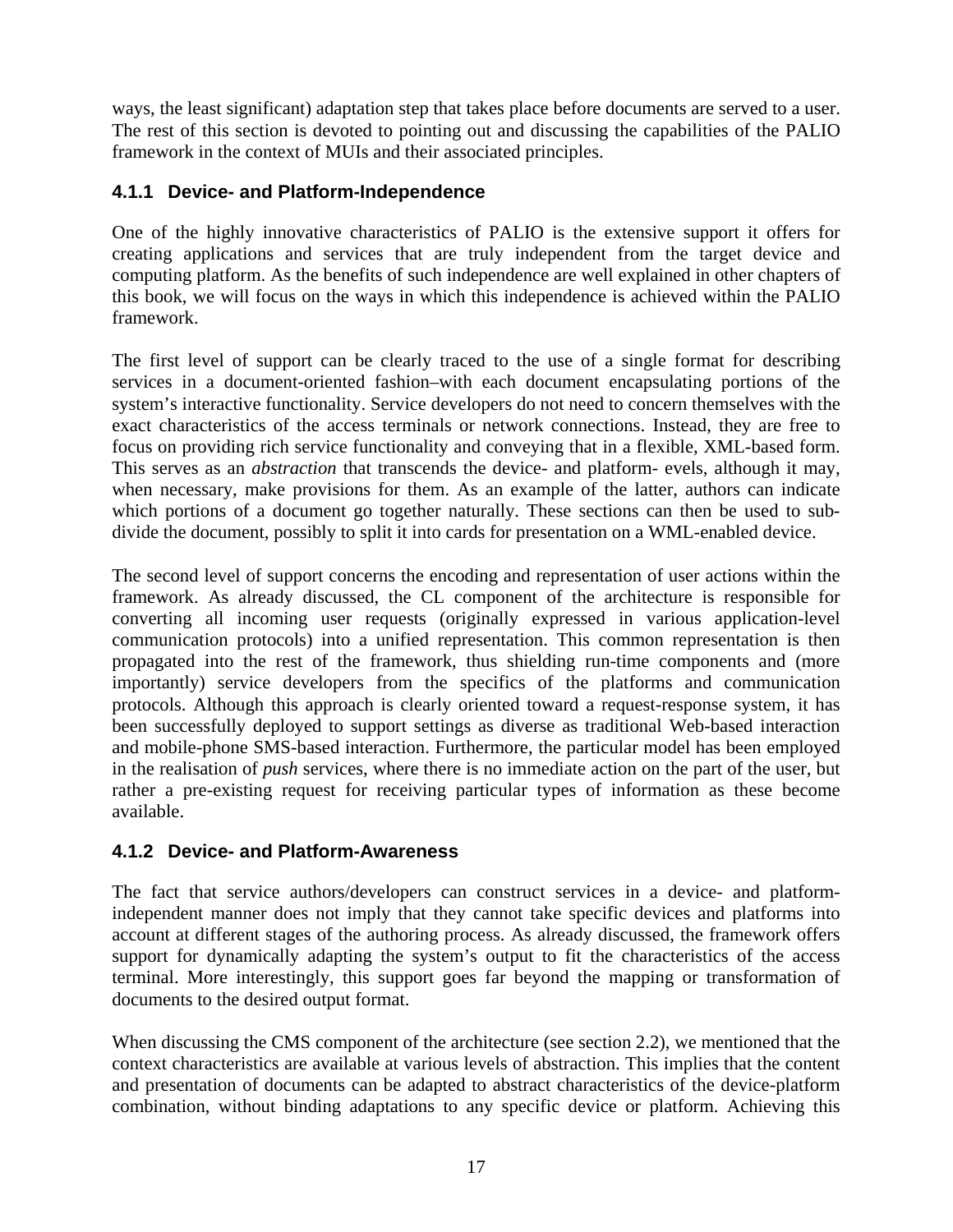involves the employment of generic adaptation rules, which are aware of a subset of the characteristics of devices or supported markup language, and are applicable over a multitude of device-platform combinations.

The power of this approach may be better exemplified in the following scenario. A service author wishes to apply different navigation and presentation strategies/schemes, based on the size of the access terminal's screen and its capability to support links. A decision is made to: (a) differentiate between three screen sizes: normal (*e.g.* PC monitor), small (*e.g.* PDA screen) and tiny (*e.g.* mobile phone screen); and (b) distinguish between support for direct hyperlinks (*e.g.* normal hyperlinks in an HTML document), support for indirect links (*e.g.* for SMS-based interaction, which asks the user to send a particular message to a specified number), and no support for links altogether. The PALIO framework inherently supports these distinctions and enables the author to employ adaptation rules that explicitly address them individually or together (*e.g.* creating a navigation scheme for small-screen devices with support for direct links). Effectively, this enables authors to automatically reuse these rules in settings or combinations that were not known or anticipated at the time of authoring. Without such support, one would need to explicitly address every single output platform in isolation. Additionally, new or unknown platforms would require the author to repeat the process all over again.

As an example, consider the case of the various versions of the WML markup language and their forthcoming complement, XHTML Mobile Profile  $1.1<sup>11</sup>$  $1.1<sup>11</sup>$  $1.1<sup>11</sup>$ . All these languages and versions show several differences between each other–differences that are profound in some cases. However, they are all intended for deployment on similar, resource-constrained devices. If one were to address each existing combination of every markup language/version and screen-size combination, one would be faced with a daunting task. Following the PALIO approach, supporting a new or updated markup language would only require the appropriate revision of the lowest-level transformations undertaken by the CL component (mapping from the uniform internal document representation to the final output format). In other words, one can define a specific set of transformations for WML 1.3 compliant browsers and a different set for XHTML Mobile Profile browsers. However, *both* sets of transformations could be applied to the same document, which would have already been adapted for presentation on small-screen devices with support for direct links.

### **4.1.3 Uniformity and Cross-Platform Consistency**

 $\overline{a}$ 

Beyond enabling the creation of services that are aware of the characteristics and capabilities of different devices and platforms, the principles discussed in the previous section also have a major impact on attaining the goals of interface uniformity and consistency. Specifically, using the described mechanisms and approach, the navigation schemes and presentation templates employed in PALIO are bound to outgoing documents by means of adaptation. As a result, ensuring consistency across platforms can be addressed as a service-level issue, or even seen from the much broader perspective of the service's container, or service centre. Furthermore, since presentation and content can be adapted independently in PALIO, achieving consistency in the interface does not in any way affect the generation of the service's information content.

<span id="page-17-0"></span><sup>&</sup>lt;sup>11</sup> For more information on WML and XHTML Mobile Profile, refer to the Web site of the Open Mobile Alliance: <http://www.openmobilealliance.org/>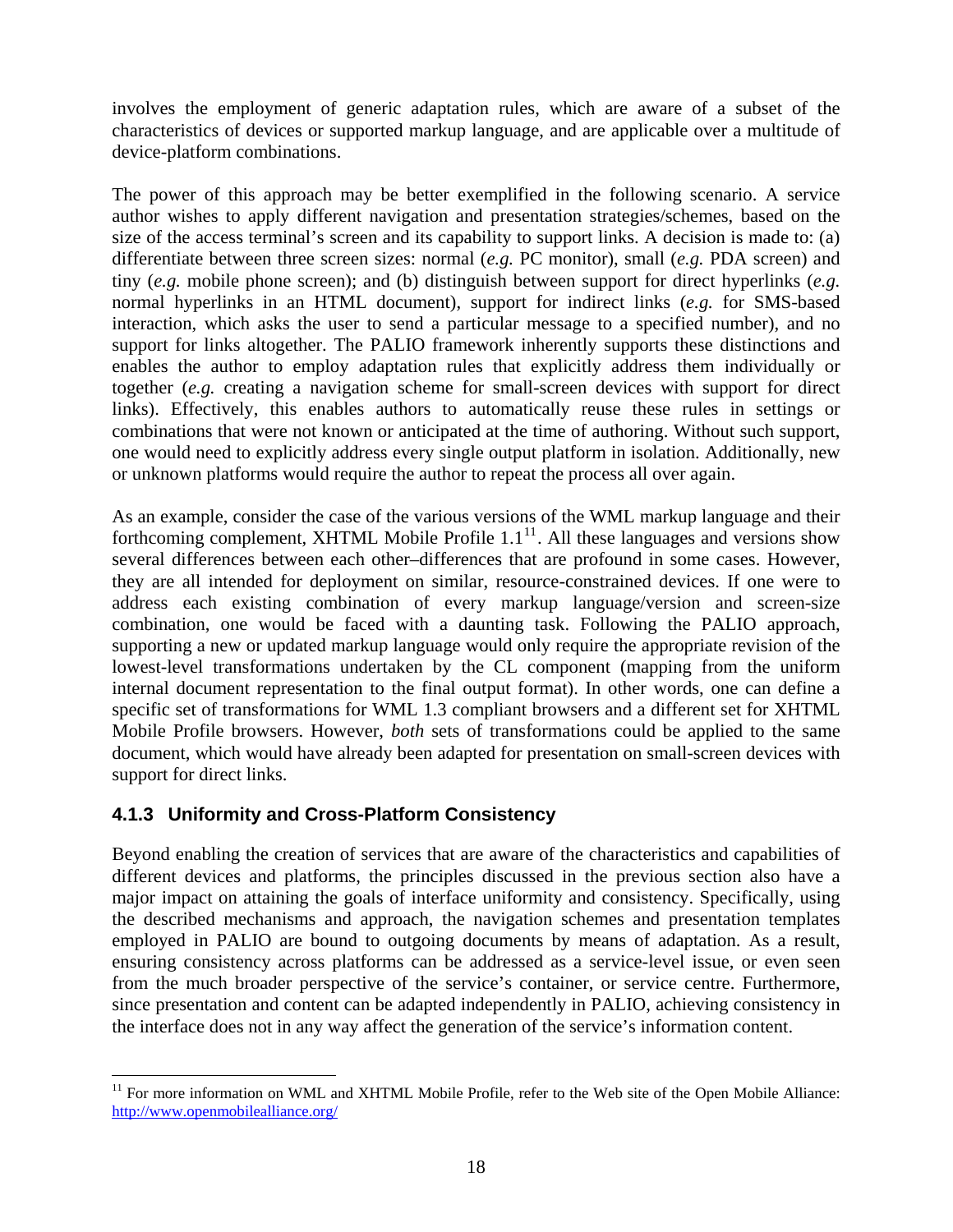In more practical terms, the two service centres that were developed to demonstrate the PALIO project followed the concept of *gradually downsizing* a common presentation and navigation theme. This involves: (a) the creation of multiple *key templates* intended for major categories of output device configurations (these templates are comprised of both presentation and navigation elements and were derived from a common visual and interactive design); (b) the authoring of adaptation rules which further modify the templates on the basis of device characteristics within each of the categories. Each of the key templates, as well as the adaptations applied to them, created a step-wise simplification of the system's navigation and presentation scheme, by observing a set of principles (*i.e.* what functionality should be available through the interface) and their coupling to the characteristics of the device at hand (i.e., how users perceive and interact with that functionality on a device / platform with given characteristics).

Using the case of inter-service navigation as an example, the "gradual downsizing" approach is demonstrated by the following adaptation rules: when the access terminal has a normal-size screen and direct-link support, access to services other than the "current" one is effected through a "menu" on the left side of the document (containing hyperlinks to each of the services); for terminals with small-size screens, direct-link support and high-bandwidth network connections, the services' menu is moved to the end of the page; for set-ups similar to the latter, but with lowbandwidth connections, the services' menu resides in its own, separate "page" and a link pointing to that page replaces the menu; etc. The screenshots in section [4.2](#page-20-0) illustrate two examples of the approach described here.

### **4.1.4 General Context Awareness**

The characteristics of devices and network connections are not the only dimensions of context that are taken into account in PALIO. Of at least equal importance are a user's location and the time. We have already discussed PALIO's support for context-based adaptation, as well as how certain characteristics of context can be abstracted over, or inferred from raw sensor data. Here we will focus on how this enables the delivery of services that can support a user in different contexts of use, or conversely, different users in the same or similar contexts of use.

The premise of context-based, or context-aware, adaptation is that by identifying distinctive characteristics of the context within which a user is interacting it becomes possible to better understand and address the needs of the user. A basic assumption behind that premise is that context can define, or at least influence, a user's needs in terms of interaction and information seeking behaviour, in a way that is independent from the particular characteristics of any given user.

Residing on the server side, the PALIO framework has limited access to context-related information. Specifically, the primary sources of raw context information are: (a) the access terminal's browsing application<sup>[12](#page-18-0)</sup> (from which one can typically identify the type of device, markup language supported, and network connection at hand); (b) the user's current location with a granularity dependent upon the technology used *(i.e. GPS- or GSM-based positioning)*;

<span id="page-18-0"></span> $\overline{a}$ <sup>12</sup> Here, the term "browsing" does not necessarily refer to hypermedia browsing. Instead, a user's "browsing application" is understood to be that part of the device's software environment which enables a user to access the PALIO information systems.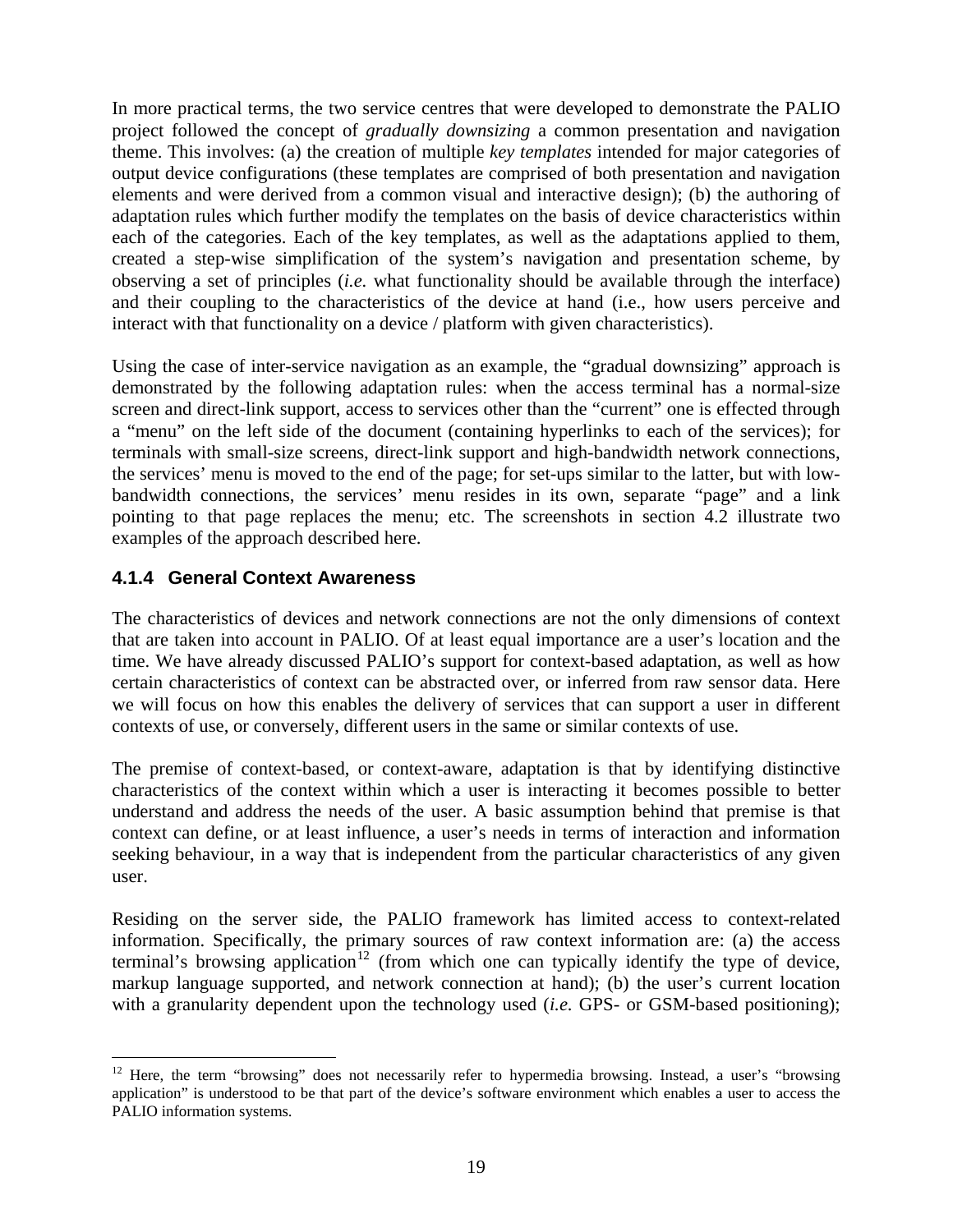and (c) the current date and time (in principle it is possible to identify the user's date and time, if this is different from the system's, through the browsing application).

A first level of abstraction over context data is derived, as already discussed in the preceding sections, by generically describing characteristics of the context, instead of specific instance values. For example: specific times are categorised in *zones* (*e.g.* morning), specific dates are associated with a season (*e.g.* summer), specific screen sizes are classified as tiny, small, normal and large, etc. Where possible, the same is done for the user's location. For example, specific geographical locations (expressed in terms of latitude and longitude) are associated with landmarks, buildings, etc.

This augmented representation of the user's interaction context is subsequently used to infer further characteristics of the context that are not available through actual sensors. For example, the noise level within a building is a potentially important context attribute, which is not available as a primary source of context information in PALIO. In some cases it is possible to infer the amount of noise (with varying levels of certainty) from semantic information about the user's location, possibly coupled with information about the time of day and season of year. Consider, for instance, the case of a library building: it is a rather safe assumption that the level of ambient noise in this environment is quite low throughout the day and year. Conversely, tourists frequent the archaeological museum in the city of Heraklion, Crete, primarily during summer months and in the mornings and afternoons. It would be a logical assumption (although not as certain an assumption as in the previous example) that during those times the level of noise in the museum is higher than during the rest of the year.

All explicitly derived and inferred context characteristics are made available through the CMS component of the framework as adaptation determinants. This means that service authors can create adaptation logic that is exclusively context-oriented, or opt to include context parameters in adaptations rules that related the characteristics of users with those of the context in which they are immersed. The examples of adaptation on the basis of device- or platformcharacteristics in the previous section belong to the first category. An example belonging in the second category would be the recommendation of restaurants to a user on the basis of the user's culinary preferences, coupled with the user's current location (*i.e.* which restaurants, close to the user, might be to his liking). A further example can be found in the section [4.2](#page-20-0) [below.](#page-20-0)

#### **4.1.5 User Awareness**

Although not at the centre of MUI research, user-oriented adaptation plays a very significant role in the PALIO framework. The intent of adaptation in this respect is to tailor the system to the particular abilities, skills, requirements and preferences of the individual user. A large part of adaptations in this category are directly intended to tailor the service (*i.e.* the information content) to the needs of the individual user. However, another dimension (arguably more relevant to MUIs) is the adaptation of presentation with the objective of tailoring the interface to accommodate user requirements and preferences.

The number of adaptations possible in this direction is quite large. One could even envisage using rudimentary demographic data (*e.g.* a user's age group) to perform substantial adaptations in the UI (*e.g.* by using different colour or graphics themes for different age groups). Out of this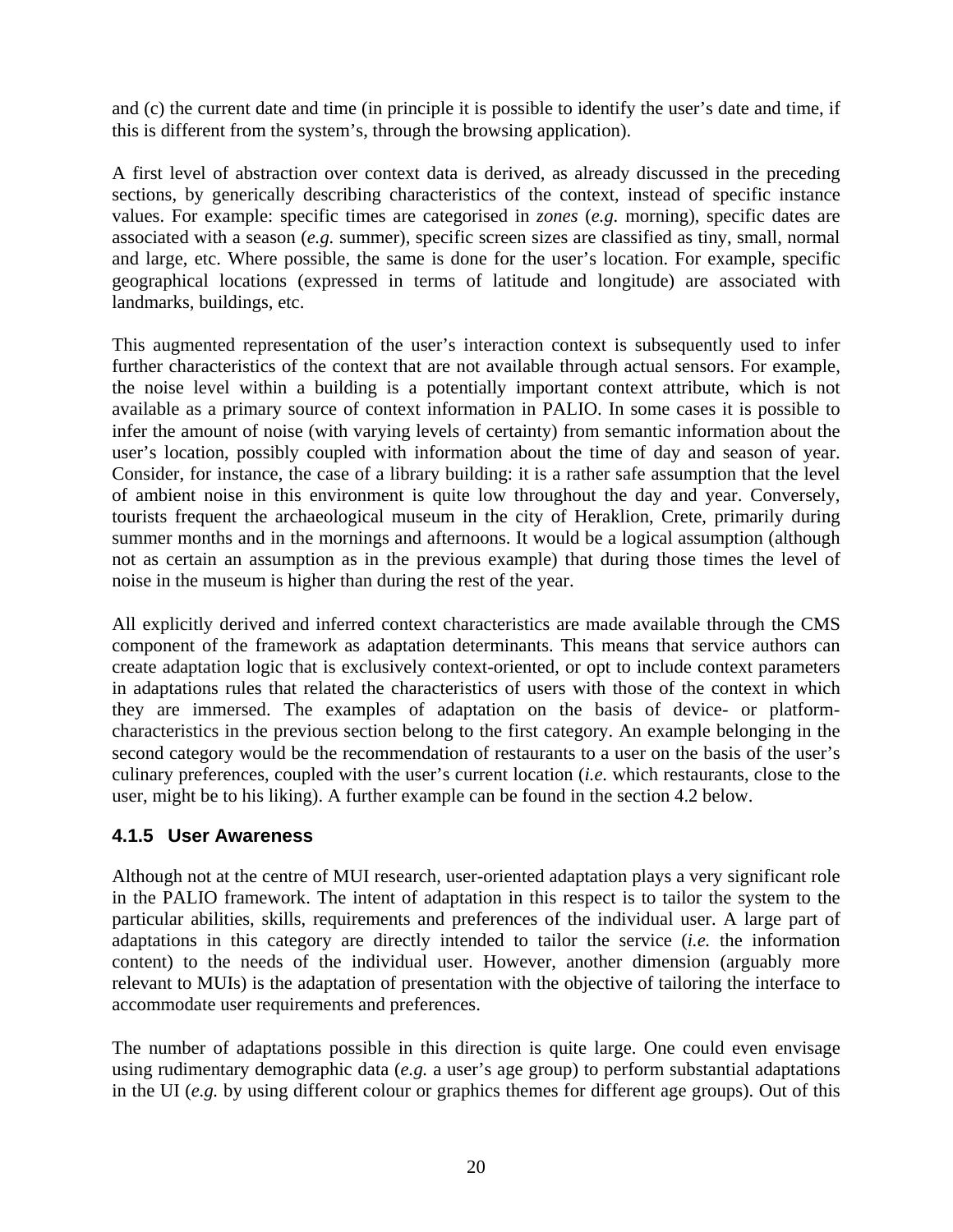large number of possibilities, PALIO is focusing on interface adaptations that are intended to facilitate *universal access* (Stephanidis, 2001b) of the services. Specifically, users that register with a PALIO service centre can identify that they require a specialised interface due to a disability. Disabilities explicitly addressed by PALIO at this point in time include blindness, colour blindness, low vision, and motor impairments. Elements of the interface that are adapted to ensure high-quality interaction for these categories of users include the overall organisation of the interface, the manipulation of colour schemes and graphics (including replacing graphics with equivalent content), the introduction of specialised navigation facilities, etc.

Furthermore, since user profiles are stored on the server, users can enjoy the accessibility afforded by such specialised adaptations over the full range of devices supported by the system. Additionally, the PALIO framework is capable of selecting among alternative presentation modalities (when these are available), adopting the one that is most suitable for the user and device combination. For example, if the description of a venue is available in both text and audio formats and the user is blind, and the user's device is capable of rendering audio files, PALIO can compose a response that incorporates the audio description, rather than the textual one.

## <span id="page-20-0"></span>*4.2 A Brief Example*

To better illustrate the capabilities of the PALIO framework and its relation to MUIs, this section presents an example from the PALIO information system installed for demonstration and testing purposes in the city of Siena, Italy. For brevity, the example will not delve into technical details; instead, it will focus on the results of applying the PALIO framework on the following two fictional interaction scenarios.

**1st scenario:** An English-speaking wheelchair-bound user is in Piazza del Campo (Siena, Italy) in the morning. She is interested in sightseeing and prefers visiting monuments and museums. She is accessing the system from her palmtop, which she rented from the Siena Tourist Bureau and which is fitted with a GPS unit. She accesses the **City Guide** service and asks for recommendations about what she could see or do next.

**2nd scenario:** An Italian-speaking able-bodied user is also in Piazza del Campo (Siena, Italy) around noon. He hasn't used the system before and, therefore, there is no information about what he might prefer. He is accessing the system from his mobile through WAP. He also accesses the **City Guide** service and asks for recommendations of what he could do next.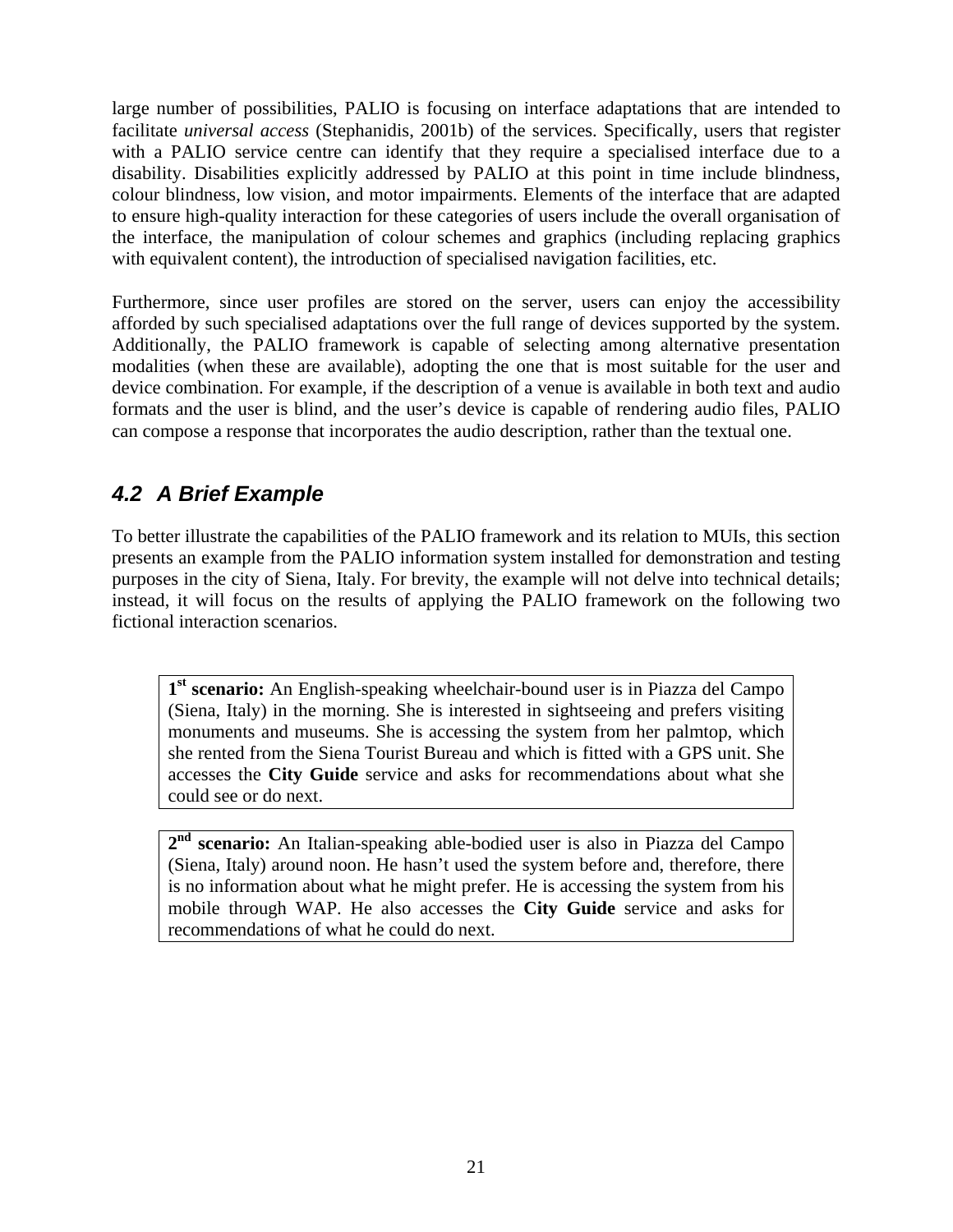The result of the first user's interaction with the PALIO system is shown in Figure 3a. Relevant characteristics include: (a) the presentation language is English; (b) the front-end is tailored for a small-screen terminal capable of colour and graphics; (c) the system's recommendations are in accordance with the user's preferences; (d) recommended sites are in the immediate vicinity of the user; and (e) accessibility information is provided immediately (at the first level), since this information will impact on whether the user can visit the place or not.

The result of the second user's interaction with the PALIO system is shown in Figure 3b. Relevant characteristics include: (a) the presentation language is Italian; (b) the front-end is tailored for tiny-screen terminals without assumptions made about colour and graphics; (c) the system's recommendations are derived from preferences for the user's group–asterisks next to each recommendation indicate other users' collective assessments of the venue recommended; (d) recommendations include a wider range of activities (*e.g.* sightseeing and eating); (e) one type of activity (eating) is relevant to temporal context (it's noon); (f) recommended sites are in the general vicinity of the user; and (g) accessibility information is not provided immediately (at the first level).

# **5 Summary and On-Going Work**

This chapter has presented the PALIO service framework, with a focus on its adaptation infrastructure. PALIO constitutes a substantial extension over previous efforts toward universal access, since it introduces and explicitly accounts for novel types of adaptation and new



**(a)** GPS-enabled PDA **(b)** WAP terminal

**Figure 3:** Output on different devices from the PALIO Information System in Siena, Italy.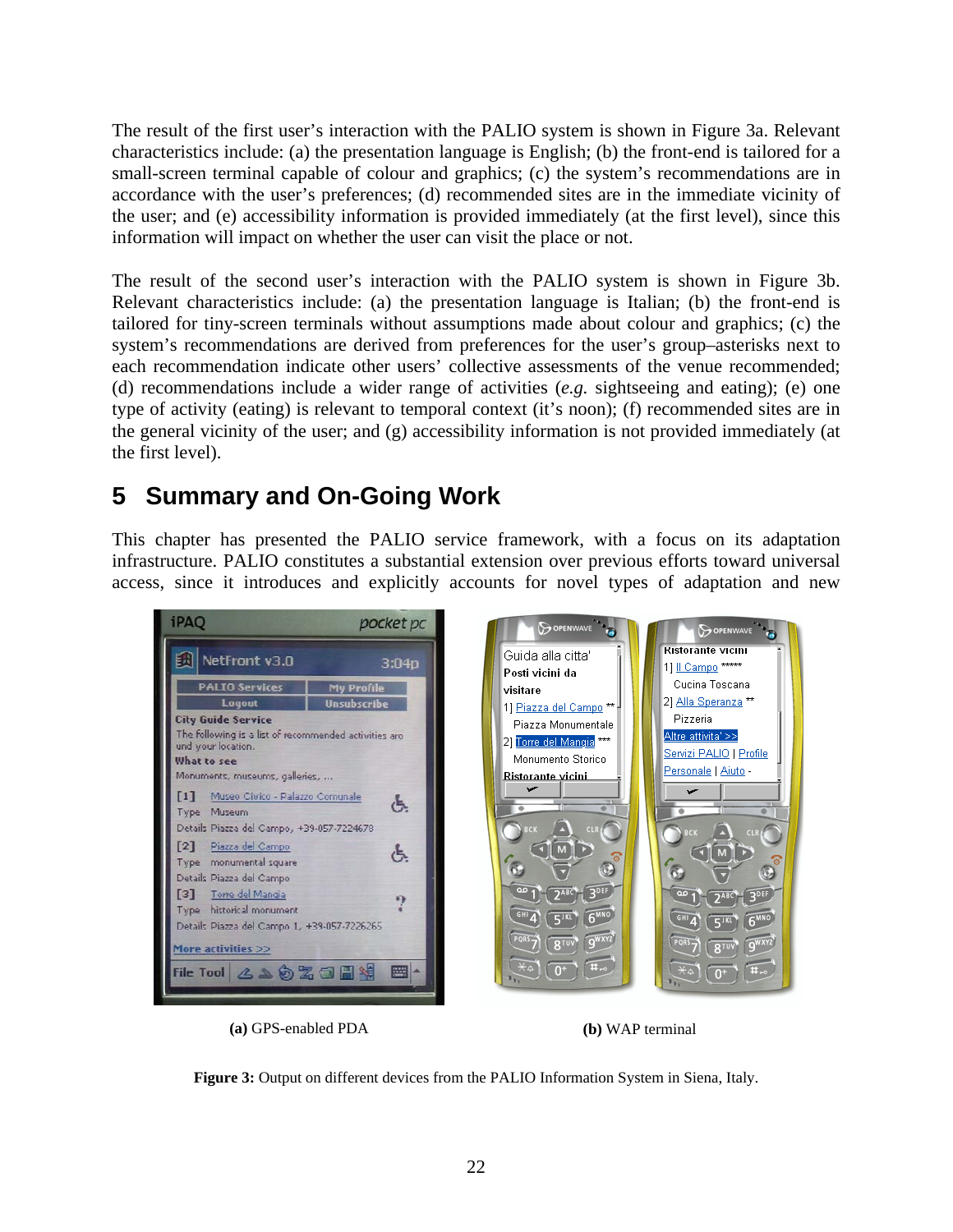interactive platforms beyond the desktop. Accordingly, it pursues an architectural model of interaction that is expected to be widely applicable in service sectors other than tourism.

From the perspective of MUIs, PALIO offers an innovative approach to the development of userand context-aware WebUIs. The framework supports virtually all types of hypermedia adaptation techniques, thus enabling the easy creation of on-line systems. These systems maintain high levels of consistency over different platforms, while at the same time, they allow developers to make the best use of available resources. PALIO provides support for the strict separation of content and presentation, allowing each to be manipulated and adapted independently, thus making it possible to cater for the needs of non-traditional user groups (such as disabled users).

For service creators, PALIO is a powerful and easy-to-use development system for many reasons. First, the notions of *user model* and *context model* (including user location) are seamlessly and transparently supported through their incorporation in the PALIO adaptation rules language. Second, adherence to web standards, as well as the use of XML, XSLT and other technologies developed by the W3C, allows web developers to easily move from other web development systems to PALIO. Finally, PALIO supports automatic content creation for different user terminal device types, by automatically transforming content format.

The PALIO system can be easily expanded to include new sources of information and it can be ported to different application domains. This is possible because PALIO abstracts the information sources it uses through the use of a domain-specific ontology. Adding new information sources will require the incorporation of the new information databases to the GIS and the modification of the PALIO information ontology. Furthermore, using the Cocoon publishing framework as the base of the PALIO system and Java as the development language means that PALIO can run on any server platform and that it can support a wide range of adaptation using standard web publishing technology.

The PALIO framework and developed information systems and demonstration services are under evaluation as of the time of this writing. Preliminary evaluation results are positive, both from the perspective of end-user experiences, and from the perspective of service development.

Ongoing work is targeting the provision of better support for *push* services and the incorporation of support for standardised device profiles. In particular, we are currently working on more intelligent push services that can take the full interaction context and previous interaction history into account when deciding if and what type of information should be sent to a user (based on possibly uncertain knowledge). In parallel, we are working to incorporate support for Composite Capability/Preference Profiles  $(CC/PP)^{13}$  $(CC/PP)^{13}$  $(CC/PP)^{13}$ , and for UAProf<sup>[14](#page-22-1)</sup>, in order to attain a more standardised way to describe, communicate and retrieve device capabilities.

<span id="page-22-0"></span><sup>&</sup>lt;sup>13</sup> For more information on CC/PP refer to: http://www.w3.org/Mobile/CCPP/

<span id="page-22-1"></span><sup>&</sup>lt;sup>14</sup> For more information on UAProf refer to:<http://www.openmobilealliance.org/documents.asp>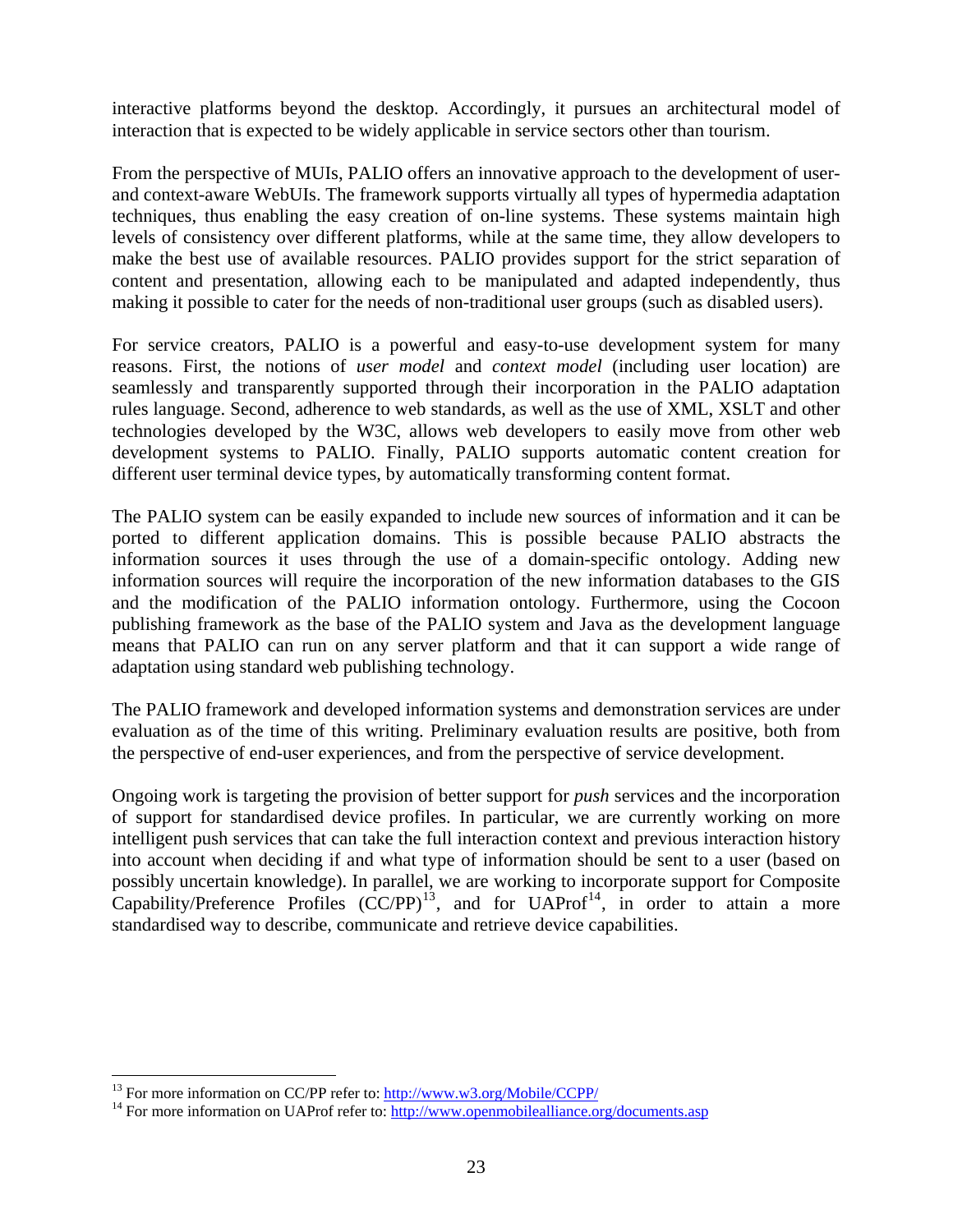### **6 Acknowledgements**

The PALIO project (IST-1999-20656) is partly funded by the Information Society Technologies Programme of the European Commission – DG Information Society. The partners in the PALIO consortium are: ASSIOMA S.p.A. (Italy) – Prime Contractor; CNR-IROE (Italy); Comune di Firenze (Italy); FORTH-ICS (Greece); GMD (Germany); Telecom Italia Mobile S.p.A. (Italy); University of Sienna (Italy); Comune di Siena (Italy); MA Systems and Control Ltd (UK); FORTHnet (Greece).

The authors would also like to explicitly acknowledge the contributions from the following members of the Human-Computer Interaction Laboratory of FORTH-ICS: Chrisoula Alexandraki, Ioannis Segkos, Napoleon Maou, and Margherita Antona.

### **7 References**

- Ardissono, L. and Goy, A. (1999) Tailoring the interaction with users of electronic shops, in *Proceedings of 7th International Conference on User Modeling, UM99* (ed. J. Kay), Springer, Wien, pp. 35-44.
- Balabanovic, M. and Shoham, Y. (1997) Fab: content-based collaborative recommendation. *Communications of the ACM* 40 (3), 66-72.
- Brusilovsky, P. (1996) Methods and techniques of adaptive hypermedia. *User Modeling and User-Adapted Interaction,* 6(2-3), 87-129.
- Brusilovsky, P. (2001) Adaptive hypermedia. *User Modeling and User Adapted Interaction, Ten Year Anniversary Issue*, 11 (1/2), 87-110.
- Brusilovsky, P., Kobsa, A. and Vassileva, J. (eds.) (1998) *Adaptive Hypertext and Hypermedia*, Kluwer Academic Publishers, Dordrecht.
- Dey A. K., and Abowd, G. D. (2000) Towards a better understanding of context and context awareness, in *Proceedings of the Workshop on the What, Who, Where, When and How of Context-Awareness, affiliated with the CHI 2000 Conference on Human Factors in Computer Systems*, ACM Press, New York.
- Fink, J., Kobsa, A. and Nill, A. (1998) Adaptable and adaptive information provision for all users, including disabled and elderly people. *The New Review of Hypermedia and Multimedia*, 4, 163-188.
- Henze, N. (2001) Open Adaptive Hypermedia: An approach to adaptive information presentation on the Web, in *Proceedings of the 1st International Conference on Universal Access in Human-Computer Interaction (UAHCI 2001), held jointly with HCI International 2001* (ed C. Stephanidis), Lawrence Erlbaum Associates, Mahwah, NJ, pp. 818 - 821.
- Kobsa, A. (2001), Generic user modeling systems. *User Modeling and User Adapted Interaction* 11(1-2), 49-63.
- Maglio, P. P. and Barrett, R. (2000). Intermediaries personalize information streams. *Communications of the ACM,* 43(8), 96-101.
- Oppermann, R., Specht, M. (1998) Adaptive Support for a Mobile Museum Guide, in *IMC '98 Workshop "Interactive Application of Mobile Computing"*, Rostock, November 1998. On-line available at: http://www.egd.igd.fhg.de/~imc98/Proceedings/imc98-SessionMA3-2.pdf
- Savidis, A., and Stephanidis C. (2001) The Unified User Interface Software Architecture, in *User Interfaces for All – Concepts, Methods and Tools* (ed C. Stephanidis). Lawrence Erlbaum Associates, Mahwah, NJ (ISBN 0-8058-2967-9), pp. 389-415.
- Schwab, Pohl, W., and Koychev, I. (2000) Learning to recommend from positive evidence, in *Proceedings of 2000 Int. Conf. on Intelligent User Interfaces*, ACM Press, New York, pp. 241-247.